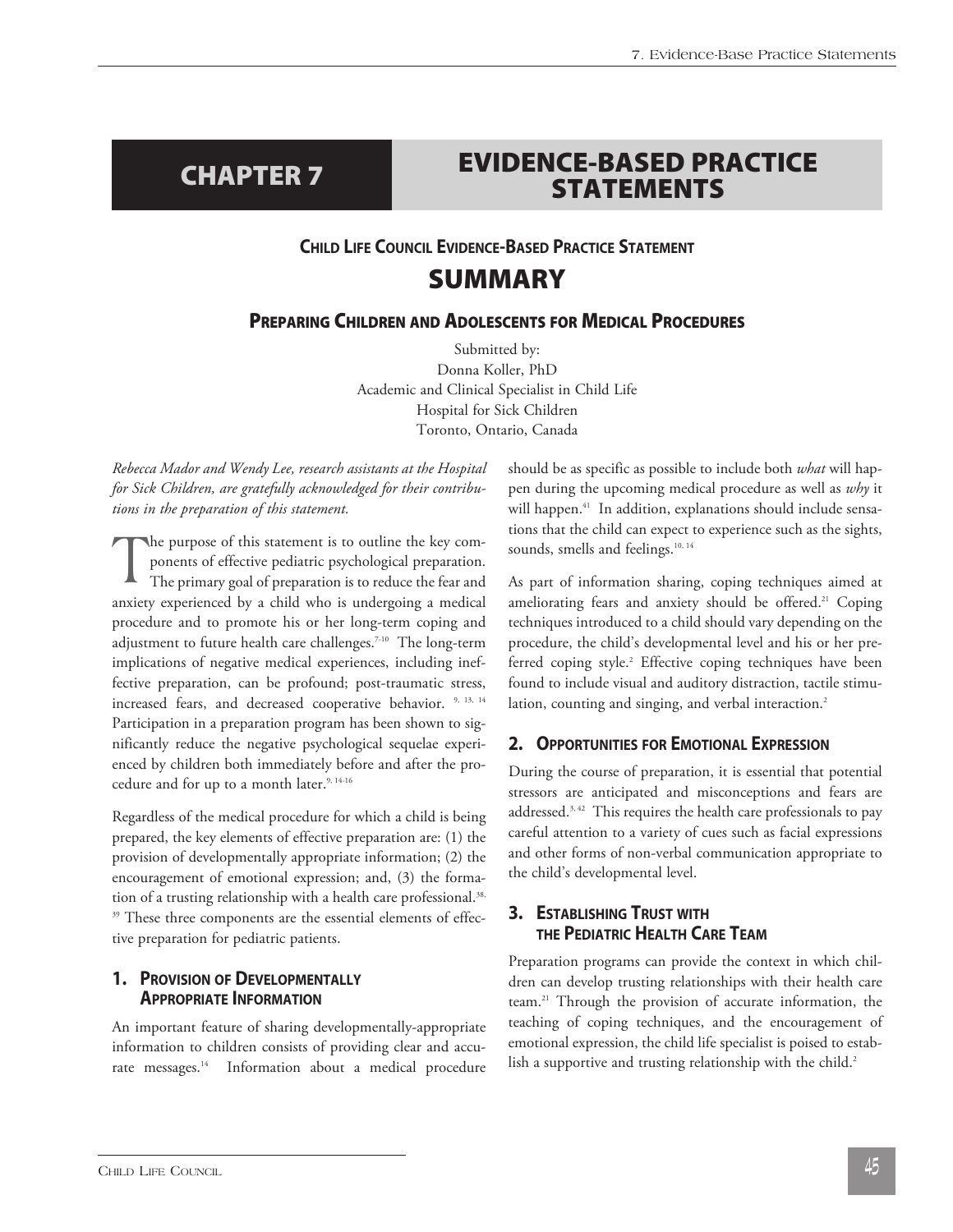### **SUMMARY**

An extensive review of the literature along with child life clinical experience have validated that most children prepared for medical procedures experience significantly lower levels of fear and anxiety compared to children who are not prepared. Preparation also promotes long-term coping and adjustment to future medical challenges.

**For the detailed information and studies reviewed to support this statement, review the complete version of the evidence-based practice statement on preparation, available through the Resource Library section of the CLC Web site (www.childlife.org).**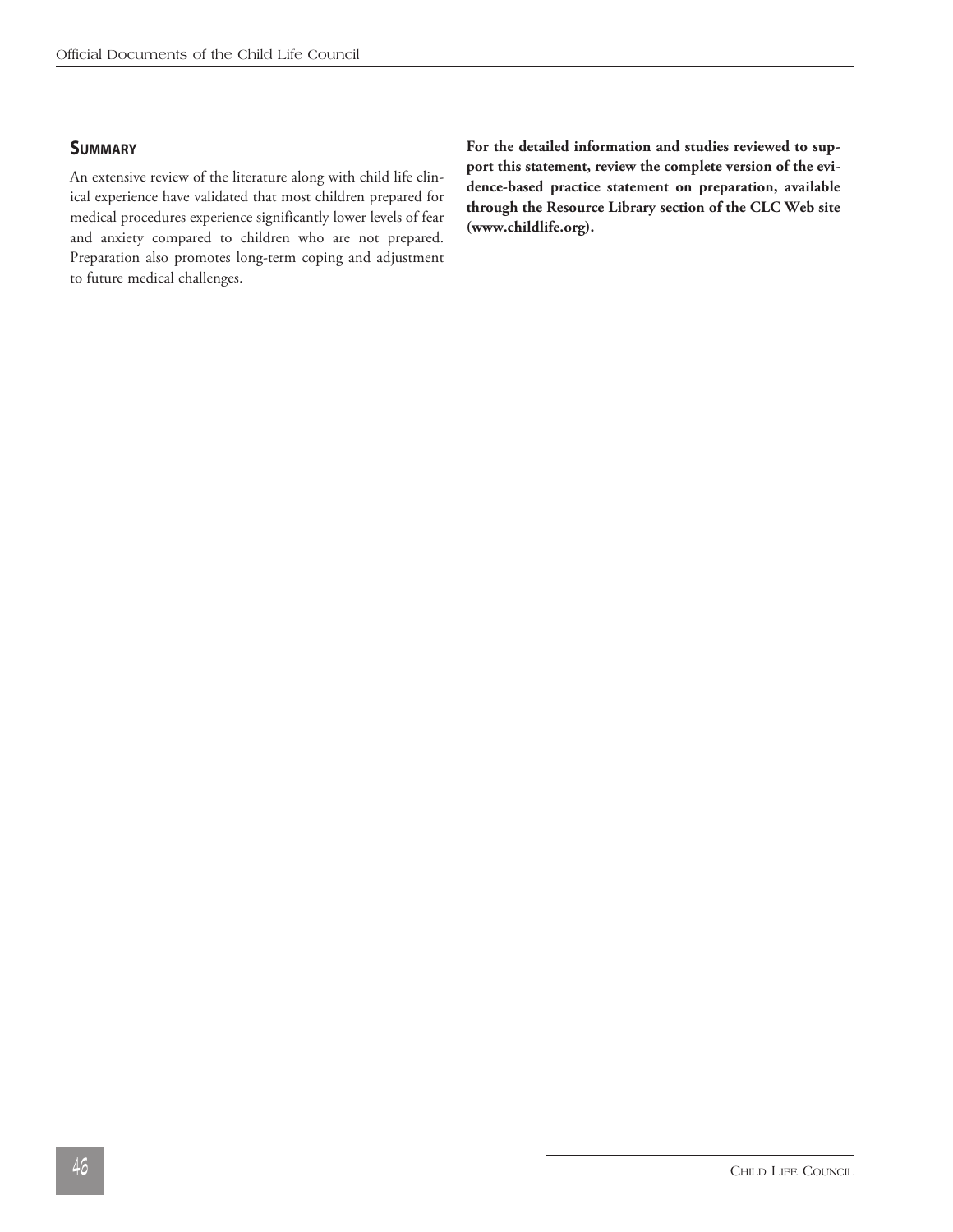# **CHILD LIFE COUNCIL EVIDENCE-BASED PRACTICE STATEMENT PREPARING CHILDREN AND ADOLESCENTS FOR MEDICAL PROCEDURES**

Submitted by: Donna Koller, PhD Academic and Clinical Specialist in Child Life Hospital for Sick Children Toronto, Ontario, Canada

*Rebecca Mador and Wendy Lee, research assistants at the Hospital for Sick Children, are gratefully acknowledged for their contributions in the preparation of this statement.* 

### **PREAMBLE**

The purpose of this statement is to outline the key components of effective psychological preparation and, by using the best empirical evidence currently available, to validate the methods employed by child life specialists.

This statement is based on an exhaustive search of the literature, which was conducted on i) PsycINFO, which records the literature from psychology and related disciplines such as medicine, psychiatry, nursing, sociology, and education; ii) MED-LINE, which focuses on biomedical literature; and, iii) CINAHL, the Cumulative Index to Nursing & Allied Health Literature, which covers literature relating to nursing and allied health professions. A variety of keywords and combinations such as "preparation"; "fear"; "anxiety", "pain"; "pediatrics" and "medical procedures" were used to conduct the search, which was completed in August 2006 with the assistance of a medical librarian. Searches revealed approximately 350 articles related to pediatric preparation; however, after the results were sorted to exclude repeats and non-empirical based literature, 40 articles remained. These articles were retrieved and evaluated based on the scoring of 2 independent raters using "The Quality of Study Rating Form"1 . Those articles that received a rating of at least 60 out of 100 points were selected for inclusion in this statement. Any article that scored between 55 and 65 points was re-scored by a second rater to confirm inclusion or exclusion. Finally, 30 articles met the selection criteria. Only 3 of these selected studies specifically evaluated preparation performed by child life specialists<sup>2-4</sup>.

 Since evidence-based practice represents an integration of both clinical experience<sup>1</sup> and the best available research<sup>5, 6</sup>, this statement was also reviewed by certified child life specialists across North America in order to ensure clinical applicability. In addition, evidence-based practice acknowledges patient

preferences and needs when determining the most appropriate clinical applications for the child and family.

### **WHY PREPARE?**

The primary goal of preparation is to reduce the fear and anxiety experienced by a child who is undergoing a medical procedure and to promote his or her long-term coping and adjustment to future health care challenges<sup>7-10</sup>. Heightened feelings of stress and anxiety, eating and sleeping disturbances, as well as separation fears are commonly found in children and adolescents undergoing even minor medical procedures<sup>8, 10-12</sup>. The long-term implications of a negative medical experience can be profound; post-traumatic stress, increased fears, and decreased cooperative behavior have been documented among pediatric patients who have not been effectively prepared for a medical experience<sup>9, 13, 14</sup>. Participation in a preparation program has been shown to reduce significantly the negative psychological sequelae experienced by children both immediately before and after the procedure and for up to a month later $^{\circ}$ ,  $^{\frac{14-16}{}}$ . In this review, 29 of the 30 studies concluded that children who were prepared for surgery experienced fewer negative symptoms than did children in control groups who did not receive preparation<sup>20</sup>.

### **HOW STUDIES EVALUATE THE EFFECTIVENESS OF PREPARATION**

The majority of research on preparation is quantitative and experimental in design. These studies use anxiety or behavioral manifestation scales to assess the quality and degree of a child's coping. For example, less anxiety and fewer negative behaviors reflect increased coping. Of the 30 studies included in this statement, the most commonly used outcome measures were: a) The Observation Scale of Behavioral Distress revised  $(OSBD-r)^{17}$ , which records behavior over time from the 'anticipation-of-procedure' to the 'post-procedure' phase; b) The Manifest Upset Scale and Cooperation Scale14, which are two five-point scales that rate the child's degree of negative emo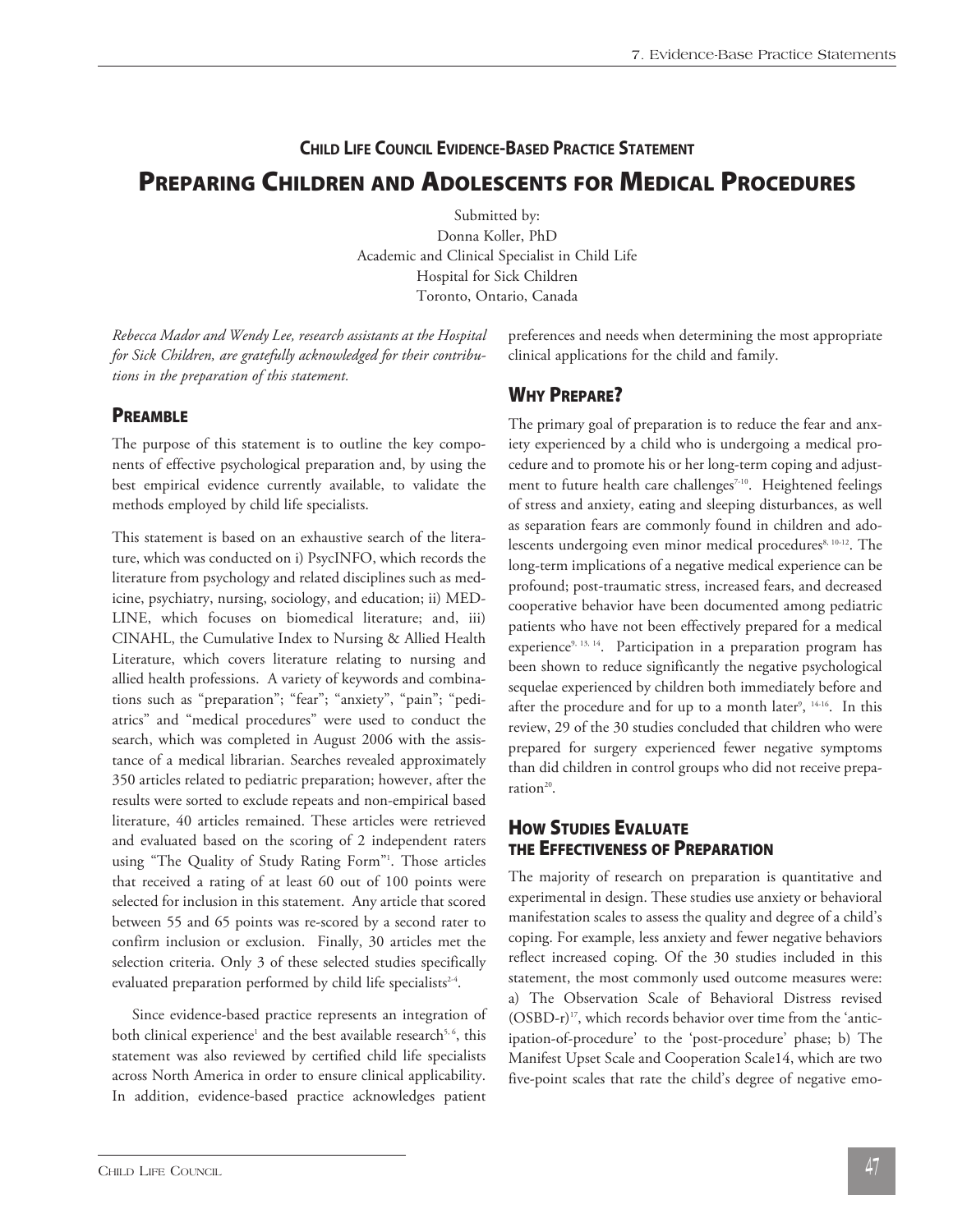tional arousal and behavioral upset; c) The Post-Hospital Behavior Questionnaire<sup>18</sup>, which asks parents to rank their child's behavior after discharge from the hospital; and d) the State-Trait Anxiety Inventory for Children (STAI-C) 19 , which compares the child's dispositional anxiety with the anxiety he or she is currently experiencing.

### **APPROACHES TO PEDIATRIC PREPARATION**

Although preparation programs are standard practice in many pediatric hospitals<sup>14</sup>, the variability in the approaches and outcomes of these programs is substantial. The literature reveals that preparation programs have included role rehearsals with dolls<sup>4, 20, 23-25</sup>, puppet shows<sup>15, 23, 26</sup>, the teaching of coping and relaxation skills $^{27,28}$ , orientation tours of the operating room $^{20}$ ,  $^{24,}$  as well as educational videos $^{9,29},$  books $^{16,30},$  and pamphlets $^{25,}$  $31.$  Some programs focus exclusively on preparing the child $2,9,10$ , 22, 32-34 while other programs attempt to educate and support the parents 30, 35-37 and siblings as well12. Despite variation in approaches, the literature reveals three common elements that underlie effective preparation and result in improved psychosocial outcomes for children and adolescent patients.

### **KEY ELEMENTS OF EFFECTIVE PREPARATION FOR MEDICAL PROCEDURES**

A child's ability to cope with a medical procedure and the quality and intensity of his or her reaction are influenced by many variables 10, 22 . Such variables include the child's age and developmental level, personality, ability to cope with new situations, prior health care experiences and previous encounters with medical professionals, as well as his or her diagnosis and the complexity/invasiveness of the upcoming procedure<sup>3, 10, 22, 38</sup>. Similarly, family variables such as the family's composition and level of parental anxiety can also influence a child's response<sup>3, 38</sup>.

Regardless of the medical procedure for which a child is being prepared, the key elements of effective preparation are: (1) the provision of developmentally appropriate information; (2) the encouragement of emotional expression; and, (3) the formation of a trusting relationship with a health care professional 39, 40 . These three elements were proposed previously by Vernon et al. in 1965 following a review of the literature at the time<sup>40</sup>. Three decades later, in a review of 400 studies and a metaanalysis of a final sample of 22, O'Connor-Von<sup>39</sup> substantiated these three components as the essential elements of effective preparation for pediatric patients. These three elements were also evident in the articles reviewed here.

#### **1. PROVISION OF INFORMATION**

Of the 30 articles reviewed in this statement, all described information dissemination as an integral part of the preparation program. Providing accurate medical information to children lessens negative behavior and promotes faster recovery post-operatively<sup>9, 16, 21, 34</sup> while also attenuating fear and anxiety<sup>7-</sup> <sup>9, 26</sup>. Although there are a variety of ways in which child life specialists can provide developmentally appropriate information to children; the emphasis should be on providing clear and accurate messages 14 . In addition, information about a medical procedure should be as specific as possible as this can lead to a greater reduction in anxiety than when children receive only standard or more generalized forms of information<sup>7,14, 28</sup>.

While it is evident that information is a necessary and important component of preparation, the methods should vary with the child's age and developmental level 10 . Information should include both what will happen during the upcoming medical procedure as well as why it will happen<sup>41</sup>. For example, Campbell et al. <sup>41</sup> found that providing children with the reasons for the medical procedure as well as the sequence of events significantly reduced their anxiety when compared with control groups who did not receive this information. In addition, explanations should include sensations that the child can expect to experience such as the sights, sounds, smells and feelings 10, 14 . Of the published studies that specifically reported providing procedural and sensory information to children in the experimental group, all reported that these children demonstrated less emotional distress than children in control groups $^{\scriptscriptstyle 10,\,14,\,16}.$ 

As part of information sharing, coping techniques aimed at ameliorating fears and anxiety should be offered<sup>21</sup>. For example, Campbell et al. <sup>41</sup> found that when a preparation program included information regarding coping techniques, behavioral outcomes were more positive for children undergoing surgery. In another study, Peterson and Shigetomi <sup>35</sup> compared the effectiveness of providing children ages 2 to 10 years old with information only, coping techniques, filmed modeling or coping plus filmed modeling. Children who were provided with coping plus modeling techniques were more calm and cooperative than children in the other groups. In addition, coping techniques introduced to a child should vary depending on the procedure, the child's developmental level and his or her preferred coping style<sup>2</sup>. Effective coping techniques have been found to include visual and auditory distraction, tactile stimulation, counting and singing, and verbal interaction<sup>2</sup>. Six of the 30 studies were found to include information regarding coping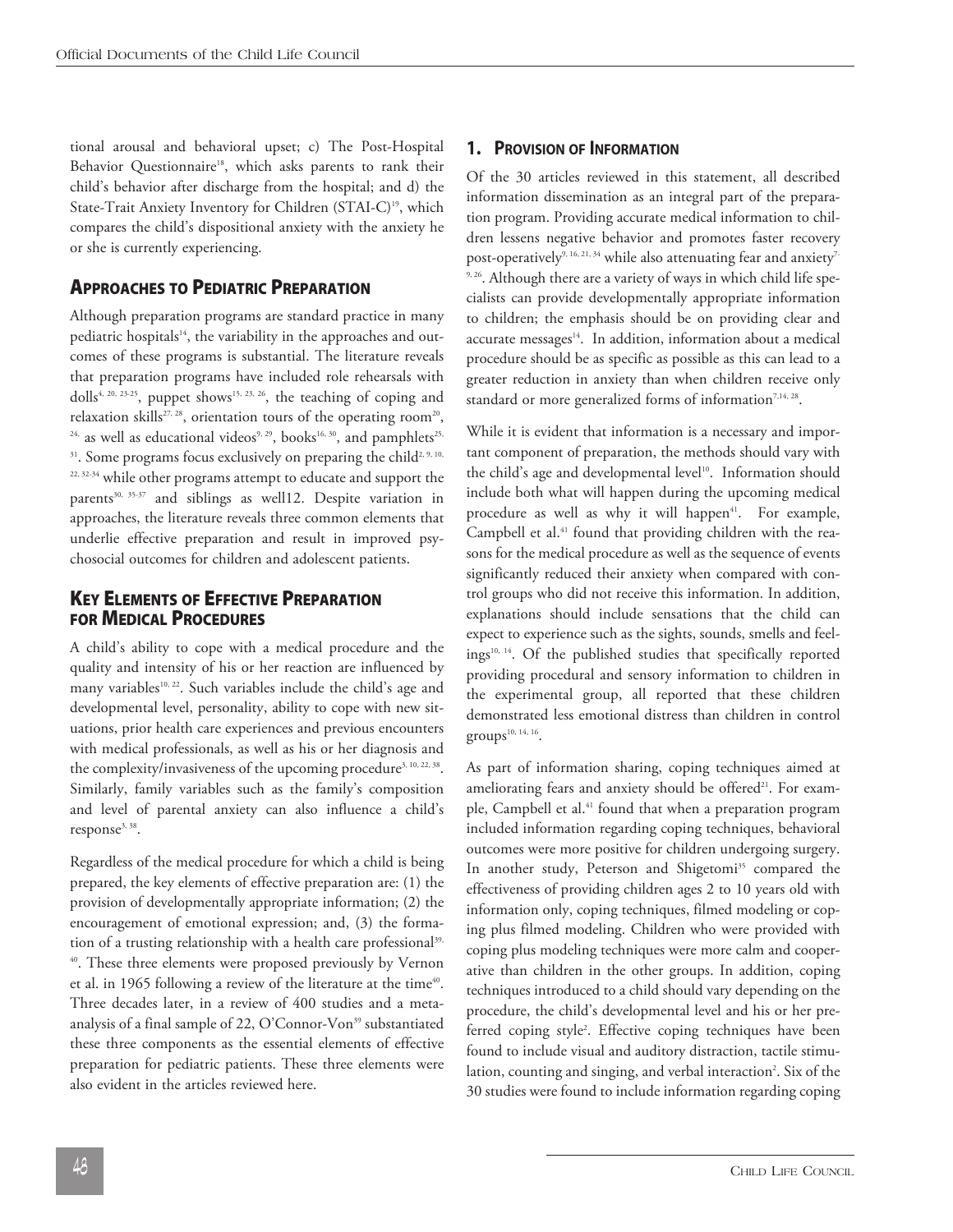as part of their preparation programs and all reported significant positive outcomes<sup>2, 27, 28, 35, 37, 41</sup>.

#### **2. OPPORTUNITIES FOR EMOTIONAL EXPRESSION**

During the course of preparation, it is essential that potential stressors are anticipated and misconceptions and fears are addressed $^{3,\,42}.$  This requires the child life specialist to pay careful attention to a variety of cues such as facial expressions and other forms of non-verbal communication. Fegley<sup>33</sup> compared two groups of children, one that received standard information about a radiological procedure and another in which children were encouraged to ask questions and express feelings about the procedure. Findings indicated that children who asked questions and expressed concerns were less distressed and spent significantly less time seeking information during the procedure.

### **3. ESTABLISHING TRUST WITH MEMBERS OF THE PEDIATRIC HEALTH CARE TEAM**

Preparation programs can provide the context in which children can develop trusting relationships with their health care team<sup>21</sup>. Through the provision of accurate information, the teaching of coping techniques, and the encouragement of emotional expression, the child life specialist is poised to establish a supportive and trusting relationship with the child<sup>2</sup>. In an evaluation of child life intervention in the emergency department, Stevenson et al. <sup>2</sup> noted that the child life specialist played an integral role in establishment of trust with the child. Key strategies for building rapport included asking the child questions about topics such as age, grade in school, pets, or the number of siblings. In another study, Wolfer and Visintainer<sup>14</sup> randomly assigned children to one of five experimental groups or a control group. The experimental groups consisted of combinations of home preparation with different types of in-hospital preparation which included supportive care. Supportive care was defined as the nurse making a special effort to establish a trusting and supportive relationship with the child and parent. Children and families who received any form of preparation and supportive care expressed significantly greater satisfaction with their hospital experience when compared with children and families in other groups.

### **RESEARCH GAPS AND CONFOUNDING ISSUES**

Over the past 30 years, our knowledge of the substantive issues associated with effective preparation has improved. However, this review reveals several existing gaps and confounding issues. For example, critical questions remain regarding how

best to prepare children of different developmental levels 39, 40 . Much of the literature focuses on the psychological preparation of preschool and early school age children. This is most likely because this group is more at risk for misunderstanding medical explanations. As such, less is known about the effectiveness of preparation with toddlers and adolescents.

A related developmental issue concerns the notion of timing. In only one study, the timing of the preparation program relative to the day of surgery was identified as a significant variable in that preparation was not uniformly effective for all children<sup>20</sup>. For example, only children who were 6 years or older and who received the preparation at least five days prior to surgery benefited from the intervention<sup>20</sup>. Preparation had a negative effect on young children with a history of previous hospitalization, suggesting that these children require specialized methods for preparation and alternate timing  $21, 22$ .

Given that many pediatric facilities offer group preparation with two or more children at the same time, it is essential that this approach be properly evaluated. Only one study in this review addressed group preparation<sup>43</sup>. McGrath prepared children 3-12 years old for surgery in small groups and found that children who were prepared in groups experienced significantly less anxiety and more satisfaction with their surgical experience than children who were prepared individually. Currently, limited research on group preparation inhibits the development of evidence-based practice in this area.

Some studies offer poor descriptions of the programs under evaluation and do not adequately control for key variables such as age, gender, prior hospital experience, and personality variables such as anxiety proneness 39 . As clinical experiences have shown, standard preparation programs are not beneficial for all children<sup>21</sup> particularly in the case of children who exhibit heightened levels of anxiety during and after preparation for medical procedures. Unfortunately, minimal research has investigated the impact of personality traits and associated coping styles on the effectiveness of preparation. Future research should begin to ascertain which children and adolescents are least likely to benefit from standard forms of preparation. These types of research initiatives can begin to address alternate forms of psychosocial support for this population leading to enhanced levels of evidence-based practice.

A myriad of approaches to preparation exist and are used by a variety of health care professionals across pediatric settings. In some settings, children are prepared by child life specialists, while in others, nurses may be involved. For this reason, meth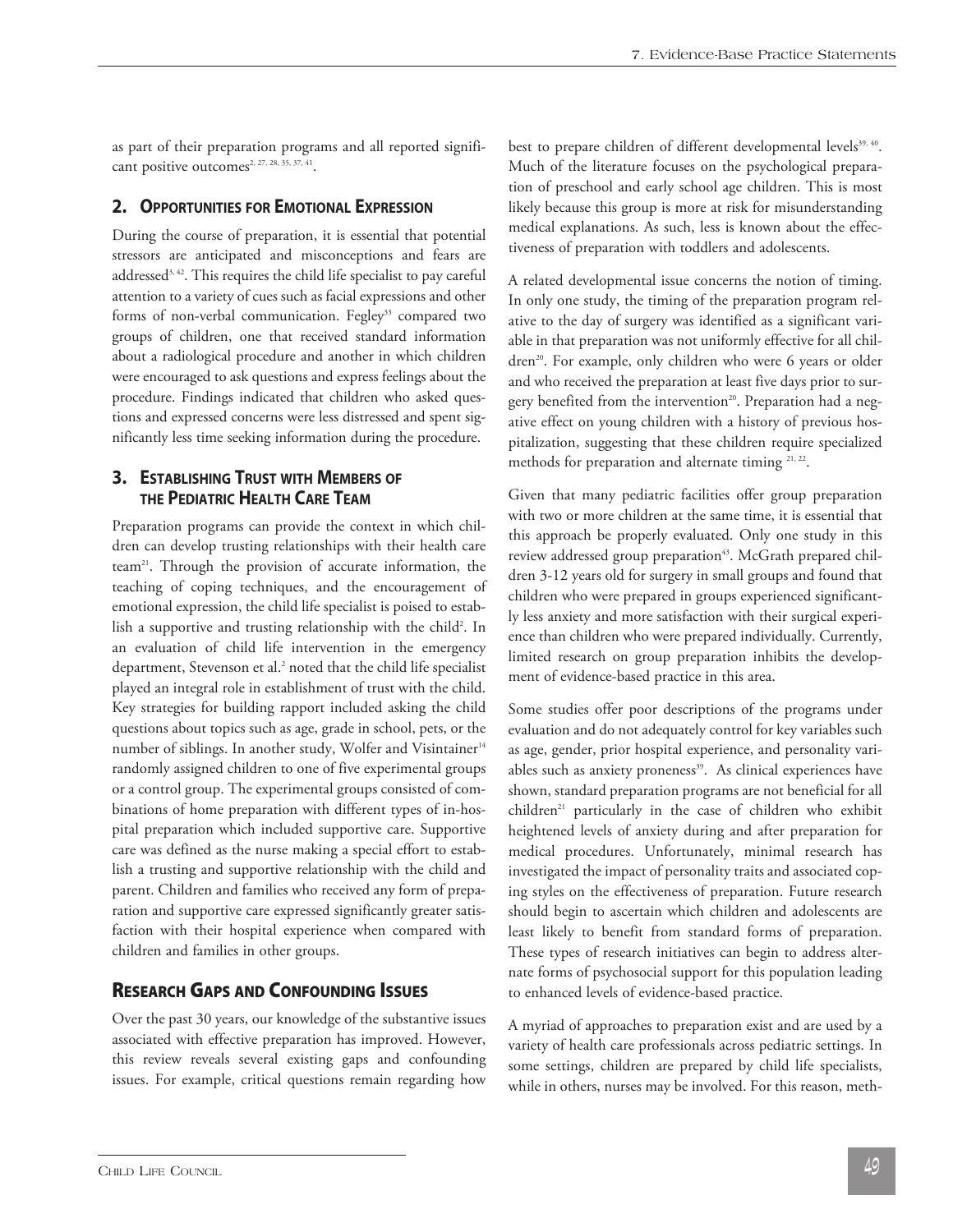ods of preparation can vary tremendously depending on the experience, philosophy and educational training of the professional. Since there are only a few studies that directly address preparation by child life specialists, it is imperative that research evolves to include impartial evaluations of various approaches across disciplines.

Finally, current research methods in this area are predominantly quantitative and few studies include participants from various cultural backgrounds. The processes involved in preparation are complex; consisting of several known and possibly unknown variables. Additional research from within a qualitative paradigm can more adequately explore complex processes associated with pediatric preparation. Accessing the views and perspectives of children, adolescents, and their parents could assist in supporting a family-centered care model which can better acknowledge cultural differences.

### **SUMMARY**

An extensive review of the literature revealed that most children prepared for medical procedures experience significantly lower levels of fear and anxiety as compared to children who are not prepared. Preparation also promotes long term coping and adjustment to future medical challenges. Key elements of effective preparation include the provision of clear and accurate information about the medical procedure and potential coping strategies, the encouragement of emotional expression and the establishment of trust with a health care professional. Despite a greater understanding of how to prepare children for medical procedures, research gaps and confounding issues exist. In particular, studies must begin to address which methods of preparation are most effective for specific developmental levels, personality traits and cultural backgrounds. Studies should also explore how best to encourage emotional expression from children during the course of preparation. Since a variety of approaches are being used by different disciplines, research on pediatric preparation must evaluate which forms constitute the best outcomes for children and families. These studies should include both quantitative and qualitative methodologies in order to provide a comprehensive examination of current practices which can inform child life clinical practice and policy development across pediatric health care settings.

#### **REFERENCES**

1. Gibbs LE. Quality of Study Rating Form: An Instrument for Synthesizing Evaluation Studies. *Journal of Social Work Education*. 1989;25(1):67.

- 2. Stevenson MD, Bivins CM, O'Brien K, Gonzalez del Rey JA. Child Life intervention during angiocatheter insertion in the pediatric emergency department. *Pediatric Emergency Care*. 2005;21(11):712-718.
- 3. Brewer S, Gleditsch SL, Syblik D, Tietjens ME, Vacik HW. Pediatric anxiety: Child Life intervention in day surgery. *Journal of Pediatric Nursing*. 2006;21(1):13-22.
- 4. Schwartz BH, Albino JE, Tedesco LA. Effects of psychological preparation on children hospitalized for dental operations. *Journal of Pediatrics*. 1983;102(4):634-638.
- 5. Child Life Council, Committee on Hospital Care. Child Life Services. *Pediatrics*. 2006;118(4):1757-1763.
- 6. Institute of Medicine. *Crossing the quality chasm: A new health system for the 21st century*. Washington: DC: National Academy Press; 2001.
- 7. Edwinson M, Arnbjornsson E, Ekman R. Psychologic preparation program for children undergoing acute appendectomy. *Pediatrics*. 1988;82(1):30-36.
- 8. Roberts MC, Wurtele SK, Boone RR, Ginther LJ, Elkins PD. Reduction of medical fears by use of modeling: A preventive application in a general population of children. *Journal of Pediatric Psychology*. 1981;6(3):293-301.
- 9. Melamed BG, Siegel LJ. Reduction of anxiety in children facing hospitalization and surgery by use of filmed modeling. *Journal of Consulting & Clinical Psychology*. 1975;43(4):511-521.
- 10. Lynch M. Preparing children for day surgery. *Children's Health Care*. 1994;23(2):75-85.
- 11. Tiedeman ME, Clatworthy S. Anxiety responses of 5- to 11 year-old children during and after hospitalization. *Journal of Pediatric Nursing*. 1990;5(5):334-343.
- 12. Skipper JK, Leonard RC. Children, stress, and hospitalization: A field experiment. *Journal of Health and Social Behaviour*. 1968;9(4):275-287.
- 13. Cassell S, Paul MH. The role of puppet therapy on the emotional responses of children hospitalized for cardiac catheterization. *Journal of Pediatrics*. 1967;71(2):233-239.
- 14. Wolfer JA, Visintainer MA. Prehospital psychological preparation for tonsillectomy patients: Effects on children's and parents' adjustment. *Pediatrics*. 1979;64(5):646-655.
- 15. Zahr LK. Therapeutic play for hospitalized preschoolers in Lebanon. *Pediatric Nursing*. 1998;23(5):449-454.
- 16. Margolis JO, Ginsberg B, Dear GdL, Ross AK, Goral JE, Bailey AG. Paediatric preoperative teaching: Effects at induction and postoperatively. *Paediatric Anaesthesia*. 1998;8:17-23.
- 17. Elliott CH JS, Woody P. An observation scale for measuring children's distress during medical procedures. *Journal of Pediatric Psychology*. 1987;12:543-551.
- 18. Vernon DTA, Schulman JL, Foley JM. Changes in children's behavior after hospitalization. *American Journal of Diseases of Children*. 1966;111:581-593.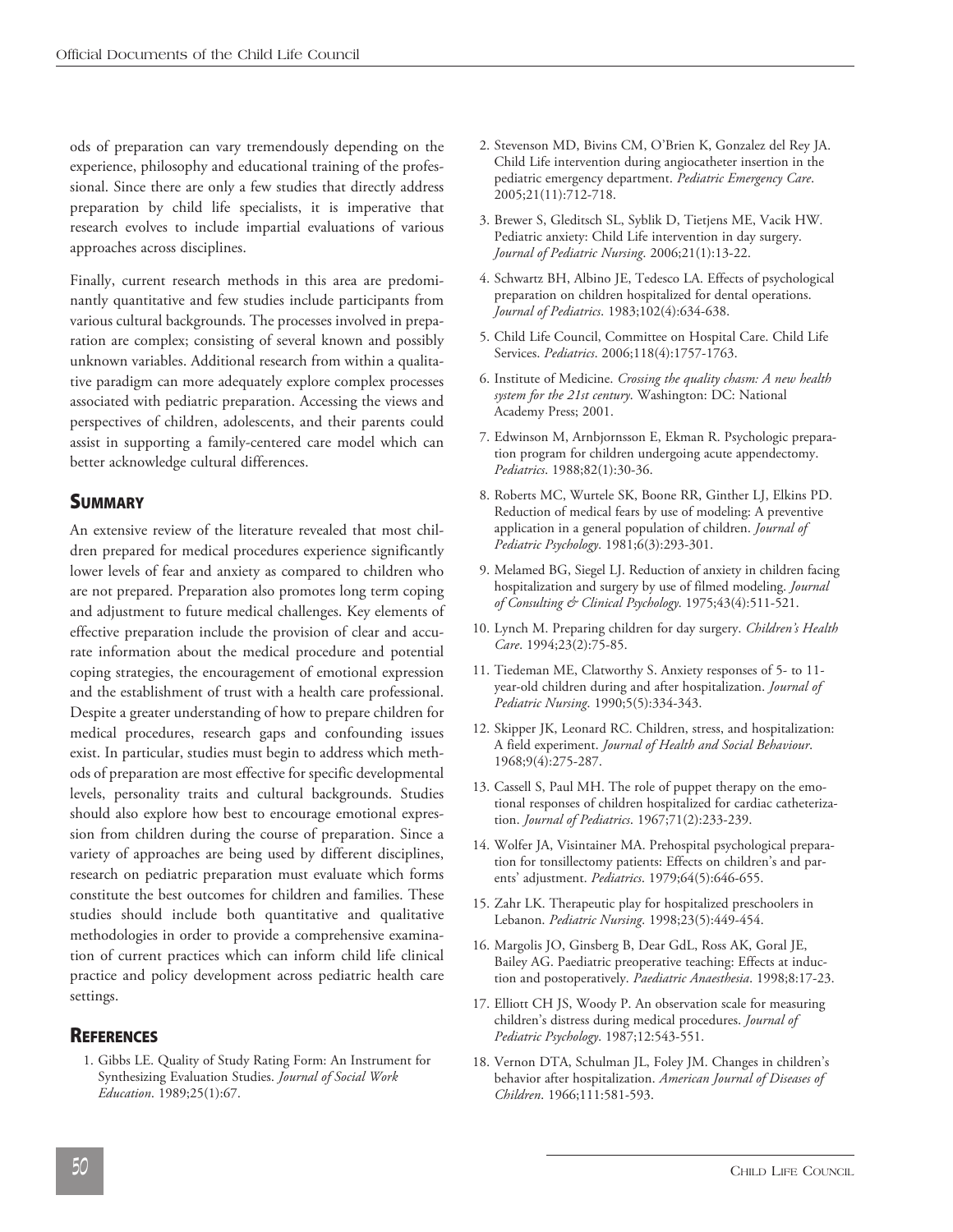- 19. Speilberger CD. *Manual for the State-Trait Anxiety Inventory for Children*. Palo Alto, CA: Consulting Psychologists Press; 1973.
- 20. Kain ZN, Mayes LC, Caramico LA. Preoperative preparation in children: A cross-sectional study. *Journal of Clinical Anesthesia*. 1996;8:508-514.
- 21. Melamed BG, Ridley-Johnson R. Psychological preparation of families for hospitalization. *Journal of Developmental & Behavioral Pediatrics*. 1988;9(2):96-102.
- 22. Melamed BG, Dearborn M, Hermecz DA. Necessary considerations for surgery preparation: Age and previous experience. *Psychosomatic Medicine*. 1983;45(6):517-525.
- 23. Cassell S. Effect of brief puppet therapy upon the emotional responses of children undergoing cardiac catheterization. *Journal of Consulting Psychology*. 1965;29(1):1-8.
- 24. Hatava P, Olsson GL, Lagerkranser M. Preoperative psychological preparation for children undergoing ENT operations: A comparison of two methods. *Paediatric Anaesthesia*. 2000;10:477-486.
- 25. Kain ZN, Caramico LA, Mayes LC, Genevro JL, Bornstein MH, Hofstadter MB. Properative preparation programs in children: A comparative examination. *Anesthesia & Analgesia*. 1998;87(6):1249-1255.
- 26. Schulz JB, Raschke D, Dedrick C, Thompson M. The effects of a preoperational puppet show on anxiety levels of hospitalized children. *Child Health Care*. 1981;9(4):118-121.
- 27. LaMontagne L, Hepworth JT, Salisbury MH, Cohen F. Effects of coping instruction in reducing young adolescents' pain after major spinal surgery. *Orthopaedic Nursing*. 2003;22(6):398-403.
- 28. LaMontagne LL, Hepworth JT, Cohen F, Salisbury MH. Cognitive-Behavioral intervention effects on adolescents' anxiety and pain following spinal fusion surgery. *Nursing Research*. 2003;52(3):183-190.
- 29. Durst LM. Preoperative teaching videotape: The effect on children's behavior. *AORN Journal*. 1990;52(3):576-584.
- 30. Felder-Puig R, Maksys A, Noestlinger C, et al. Using a children's book to prepare children and parents for elective ENT surgery: Results of a randomized clinical trial. *International Journal of Pediatric Otorhinolaryngology*. 2003;67:35-41.
- 31. Naylor D, Coates TJ, Kan J. Reducing distress in pediatric cardiac catheterization. *American Journal of Diseases of Children*. 1984;138:726-729.
- 32. Fassler D. Reducing preoperative anxiety in children: Information versus emotional support. P*atient Counselling and Health Education*. 1980;2(3):130-134.
- 33. Fegley BJ. Preparing children for radiologic procedures: Contingent versus noncontingent instruction. *Research in Nursing & Health*. 1988;11:3-9.
- 34. Ferguson BF. Preparing young children for hospitalization: A comparison of two methods. *Pediatrics*. 1979;64(5):656-664.
- 35. Peterson L, Shigetomi C. The use of coping techniques to minimize anxiety in hospitalized children. *Behavior Therapy*. 1981;12:1-14.
- 36. Pinto RP, Hollandsworth JG, Jr. Using videotape modeling to prepare children psychologically for surgery: Influence of parents and costs versus benefits of providing preparation services. *Health Psychology*. 1989;8(1):79-95.
- 37. Zastowny TR, Kirschenbaum DS, Meng AL. Coping skills training for children: Effects on distress before, during, and after hospitalization for surgery. *Health Psychology*. 1986;5(3):231-247.
- 38. Tideman ME, Clatworthy S. Anxiety Responses of 5- to 11- Year-Old Children During and After Hospitalization. *Journal of Pediatric Nursing*. 1990;5(5):334-343.
- 39. O'Connor-Von S. Preparing children for surgery: An integrative research review. *AORN Journal*. 2000;71(2):334-343.
- 40. Vernon DTA, Foley JM, Sipowicz RR, Schulman JL. *The psychological responses of children to hospitalization and illness*. Springfield, Ill: Charles C. Thomas; 1965.
- 41. Campbell LA, Kirkpatrick SE, Berry CC, Lamberti JJ. Preparing children with congenital heart disease for cardiac surgery. *Journal of Pediatric Psychology*. 1995;20(3):313-328.
- 42. Kratz A. Preoperative education: Preparing patients for a positive experience. *Journal of Post Anesthesia Nursing*. 1993;8(4):270-275.
- 43. McGrath MM. Group preparation of pediatric surgical patients. *Image*. 1979;11(2):52-62.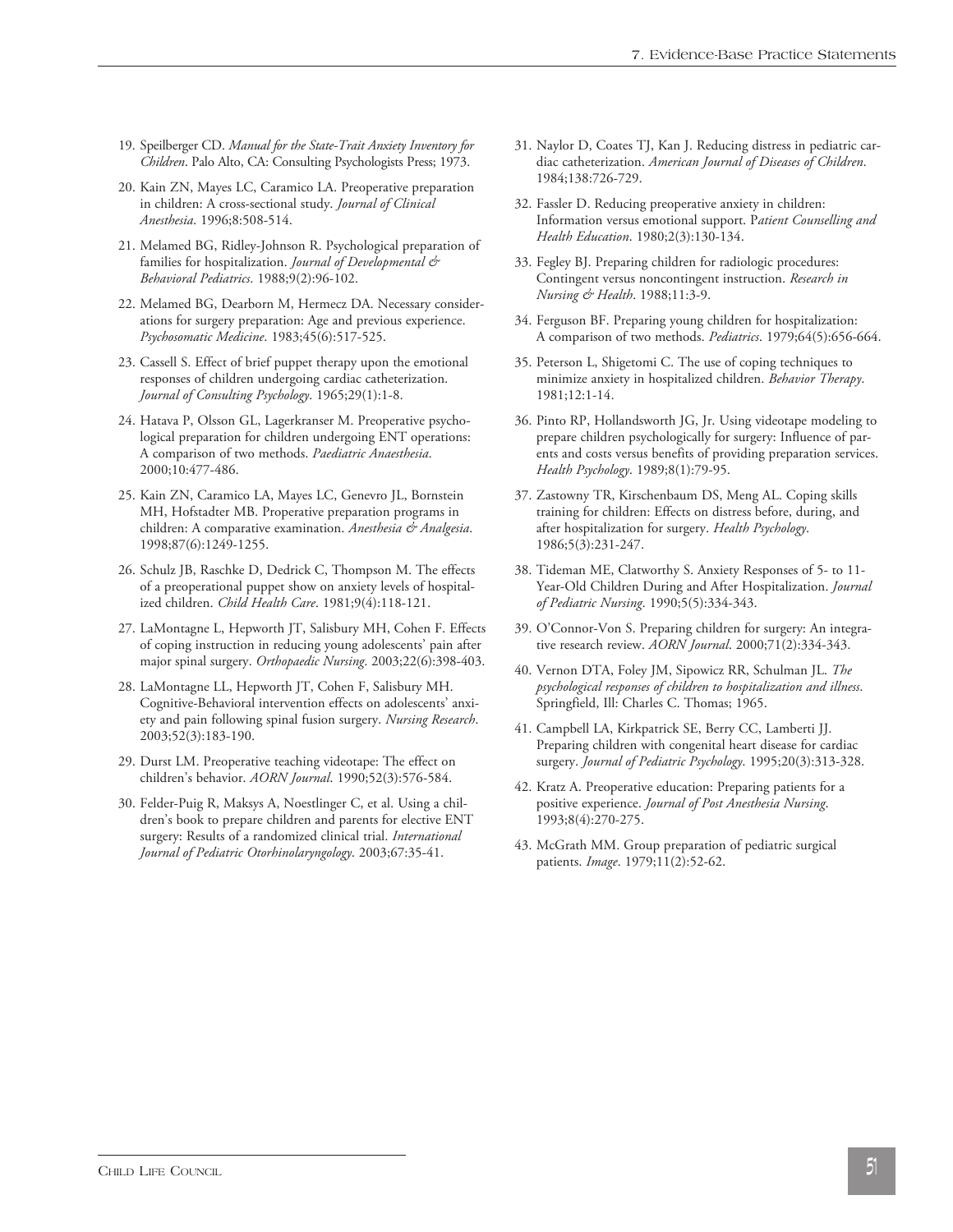| TABLE 1. FINAL SELECTION OF STUDIES INCLUDED IN THIS REVIEW                                                                                                                                                                                                                                               |                                                                                                                                                                                                                                       |  |
|-----------------------------------------------------------------------------------------------------------------------------------------------------------------------------------------------------------------------------------------------------------------------------------------------------------|---------------------------------------------------------------------------------------------------------------------------------------------------------------------------------------------------------------------------------------|--|
| Kain ZN, Mayes LC, Caramico LA. Preoperative preparation in children:<br>noncontingent instruction. Research in Nursing & Health. 1988;11:3-9.                                                                                                                                                            | Edwinson M, Arnbjornsson E, Ekman R. Psychologic preparation program for<br>children undergoing acute appendectomy. Pediatrics. 1988;82(1):30-36.                                                                                     |  |
| Fegley BJ. Preparing children for radiologic procedures: Contingent versus<br>A cross-sectional study. Journal of Clinical Anesthesia. 1996;8:508-514.                                                                                                                                                    | Ferguson BF. Preparing young children for hospitalization: A comparison of<br>two methods. Pediatrics. 1979;64(5):656-664.                                                                                                            |  |
| McGrath MM. Group preparation of pediatric surgical patients.<br>Image. 1979;11(2):52-62.                                                                                                                                                                                                                 | Wolfer JA, Visintainer MA. Prehospital psychological preparation for tonsillectomy<br>patients: Effects on children's and parents' adjustment. Pediatrics. 1979;64(5):646-655.                                                        |  |
| Melamed BG, Siegel LJ. Reduction of anxiety in children facing<br>hospitalization and surgery by use of filmed modeling. Journal of Consulting<br>& Clinical Psychology. 1975;43(4):511-521.                                                                                                              | Skipper JK, Leonard RC. Children, stress, and hospitalization: A field experiment.<br>Journal of Health and Social Behaviour. 1968;9(4):275-287.                                                                                      |  |
| Brewer S, Gleditsch SL, Syblik D, Tietjens ME, Vacik HW. Pediatric anxiety: Child<br>Life intervention in day surgery. Journal of Pediatric Nursing. 2006;21(1):13-22.                                                                                                                                    | Cassell S, Paul MH. The role of puppet therapy on the emotional responses of<br>children hospitalized for cardiac catheterization. Journal of Pediatrics. 1967;71(2):233-239.                                                         |  |
| Margolis JO, Ginsberg B, Dear GdL, Ross AK, Goral JE, Bailey AG. Paediatric<br>Zahr LK. Therapeutic play for hospitalized preschoolers in Lebanon.<br>preoperative teaching: Effects at induction and postoperatively.<br>Pediatric Nursing. 1998;23(5):449-454.<br>Paediatric Anaesthesia. 1998;8:17-23. |                                                                                                                                                                                                                                       |  |
| Lynch M. Preparing children for day surgery. Children's Health Care. 1994;23(2):75-85.                                                                                                                                                                                                                    | Pinto RP, Hollandsworth JG, Jr. Using videotape modeling to prepare children<br>psychologically for surgery: Influence of parents and costs versus benefits of<br>providing preparation services. Health Psychology. 1989;8(1):79-95. |  |
| Felder-Puig R, Maksys A, Noestlinger C, et al. Using a children's book to prepare<br>children and parents for elective ENT surgery: Results of a randomized clinical trial.<br>International Journal of Pediatric Otorhinolaryngology. 2003;67:35-4.                                                      | Melamed BG, Dearborn M, Hermecz DA. Necessary considerations for surgery<br>preparation: Age and previous experience. Psychosomatic Medicine.<br>1983;45(6):517-525.                                                                  |  |
| Schulz JB, Raschke D, Dedrick C, Thompson M. The effects of a preoperational<br>puppet show on anxiety levels of hospitalized children. Child Health Care.<br>1981;9(4):118-121.                                                                                                                          | Tiedeman ME, Clatworthy S. Anxiety Responses of 5- to 11-Year-Old Children<br>During and After Hospitalization. Journal of Pediatric Nursing. 1990;5(5):334-343.                                                                      |  |
| Roberts MC, Wurtele SK, Boone RR, Ginther LJ, Elkins PD. Reduction of medical<br>fears by use of modeling: A preventive application in a general population of<br>children. Journal of Pediatric Psychology. 1981;6(3):293-301.                                                                           | Naylor D, Coates TJ, Kan J. Reducing distress in pediatric cardiac catheterization.<br>American Journal of Diseases of Children. 1984;138:726-729.                                                                                    |  |
| Zastowny TR, Kirschenbaum DS, Meng AL. Coping skills training for children:<br>Effects on distress before, during, and after hospitalization for surgery.<br>Health Psychology. 1986;5(3):231-247.                                                                                                        | Fassler D. Reducing preoperative anxiety in children: Information versus emotional<br>support. Patient Counselling and Health Education. 1980;2(3):130-134.                                                                           |  |
| Peterson L, Shigetomi C. The use of coping techniques to minimize anxiety in<br>hospitalized children. Behavior Therapy. 1981;12:1-14.                                                                                                                                                                    | Hatava P, Olsson GL, Lagerkranser M. Preoperative psychological preparation for<br>children undergoing ENT operations: A comparison of two methods.<br>Paediatric Anaesthesia. 2000;10:477-486.                                       |  |
| LaMontagne LL, Hepworth JT, Cohen F, Salisbury MH. Cognitive-Behavioral<br>intervention effects on adolescents' anxiety and pain following spinal fusion surgery.<br>Nursing Research. 2003;52(3):183-190.                                                                                                | Schwartz BH, Albino JE, Tedesco LA. Effects of psychological preparation on<br>children hospitalized for dental operations. Journal of Pediatrics. 1983;102(4):634-638.                                                               |  |
| LaMontagne L, Hepworth JT, Salisbury MH, Cohen F. Effects of coping instruction<br>in reducing young adolescents' pain after major spinal surgery. Orthopaedic Nursing.<br>2003;22(6):398-403.                                                                                                            | Campbell LA, Kirkpatrick SE, Berry CC, Lamberti JJ. Preparing children with<br>congenital heart disease for cardiac surgery. Journal of Pediatric Psychology.<br>1995;20(3):313-328.                                                  |  |
| Stevenson MD, Bivins CM, O'Brien K, Gonzalez del Rey JA. Child Life intervention<br>during angiocatheter insertion in the pediatric emergency department.<br>Pediatric Emergency Care. 2005;21(11):712-718.                                                                                               |                                                                                                                                                                                                                                       |  |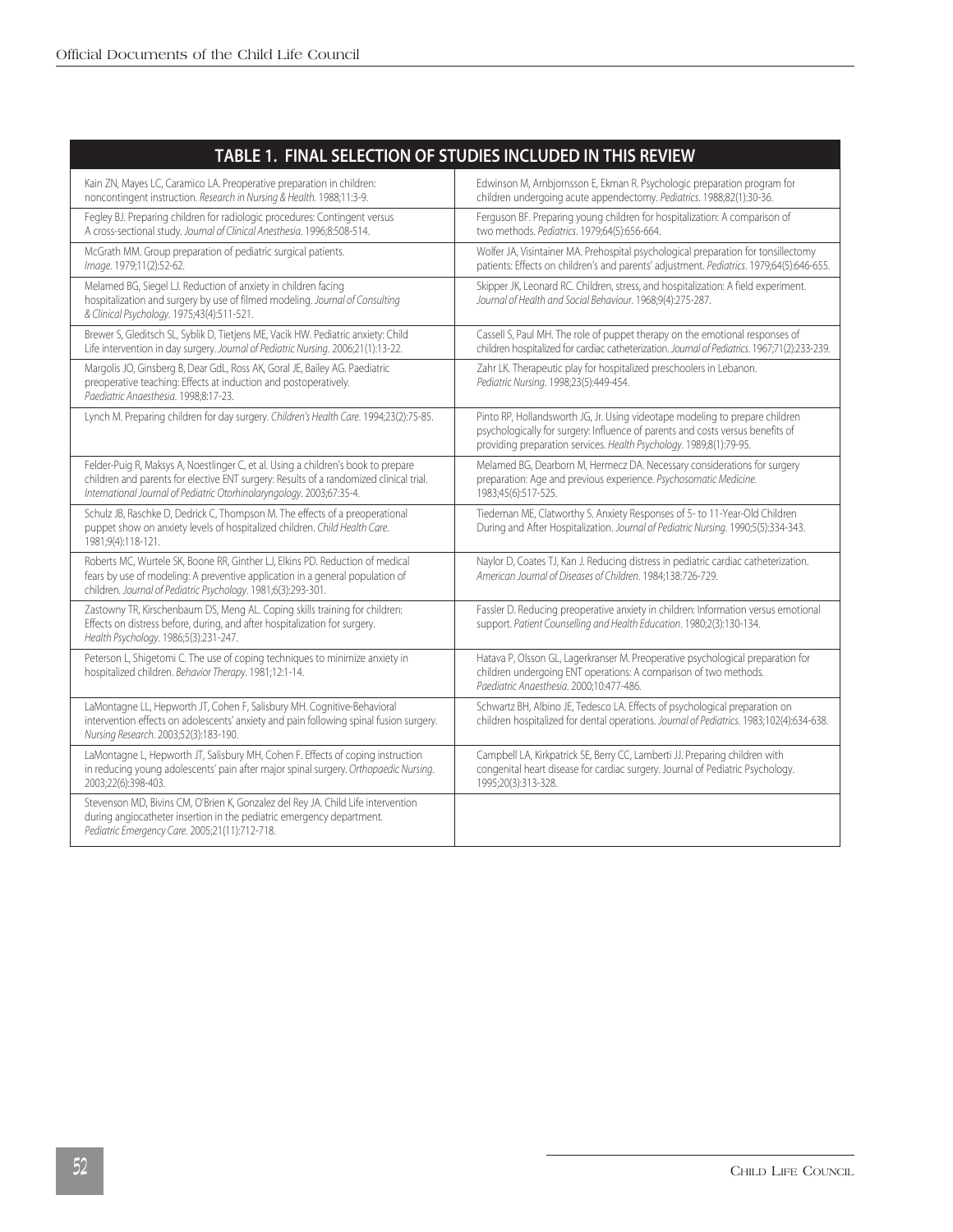### **CHILD LIFE COUNCIL EVIDENCE-BASED PRACTICE STATEMENT**

### **SUMMARY**

### **THERAPEUTIC PLAY IN PEDIATRIC HEALTH CARE: THE ESSENCE OF CHILD LIFE PRACTICE**

Submitted by: Donna Koller, PhD Academic and Clinical Specialist in Child Life Hospital for Sick Children Toronto, Ontario, Canada

*Rebecca Mador, research assistant at the Hospital for Sick Children, is gratefully acknowledged for her contributions in the preparation of this statement.*

Through a review of the best available research, the pur-<br>pose of this statement is to present empirical findings<br>regarding the value of play for children in the hospital pose of this statement is to present empirical findings regarding the value of play for children in the hospital and to assert that play constitutes an integral component of evidence-based practice in child life. After systematically evaluating 62 articles retrieved from searches conducted on PsycINFO, MEDLINE and CINAHL, 10 studies (nine quantitative and one qualitative) were included in this statement.

### **BACKGROUND**

Children from all cultures play. Even in cultures where young children are expected to assume adult work responsibilities, anthropologists cite examples of how children manage to integrate play into their daily tasks 14 . This suggests that play is not only universal but essential to human development. Indeed, research has repeatedly shown that the benefits associated with play are profound and wide-ranging. Play can be broadly defined as any activity in which children spontaneously engage and find pleasurable16.

### **THERAPEUTIC PLAY**

For children in the hospital, specific forms of play can provide an effective venue for personal development and overall wellbeing. In particular, *therapeutic play* refers to specialized activities that are *developmentally supportive* and facilitate the emotional well-being of a pediatric patient. Therapeutic play typically consists of at least one of the following types of activities: 1) the encouragement of emotional expression (e.g. re-enactment of experiences through doll play), 2) instructional play to educate children about medical experiences, and 3) physiologically enhancing play (e.g. blowing bubbles to improve breathing) $^{16}$ .

Therapeutic play is important for hospitalized children because it offers greater and distinct benefits than those obtained through traditional forms of childhood play. For example, therapeutic play was found to alleviate a child's emotional distress 5, <sup>11</sup> and to help them cope with difficult medical experiences<sup>5,7</sup>. Psychological and behavioral outcomes of therapeutic play include diminishing children's anxiety and fear $^{\scriptscriptstyle 1,4,}$  $5, 7, 9$ , and increasing their cooperation<sup>4, 7</sup> and willingness to revisit the hospital<sup>3,7</sup>. Therapeutic play has also been found to reduce a child's negative physiological responses such as palm sweating, excessive body movement, escalating pulse rate and high blood pressure $1, 7, 8$ .

### **CONCLUSION**

Empirical evidence provides support for the effectiveness of therapeutic play in reducing psychological and physiological stress in hospitalized children. Additional research is necessary regarding the effectiveness of specific forms of therapeutic play, as well as how children in hospital perceive the value of these play experiences. By obtaining children's perspectives on therapeutic play, evidence-based practice in child life can be enhanced.

**For the detailed information and studies reviewed to support this statement, review the complete version of the evidence-based practice statement on therapeutic play in, available through the Resource Library section of the CLC Web site (www.childlife.org).**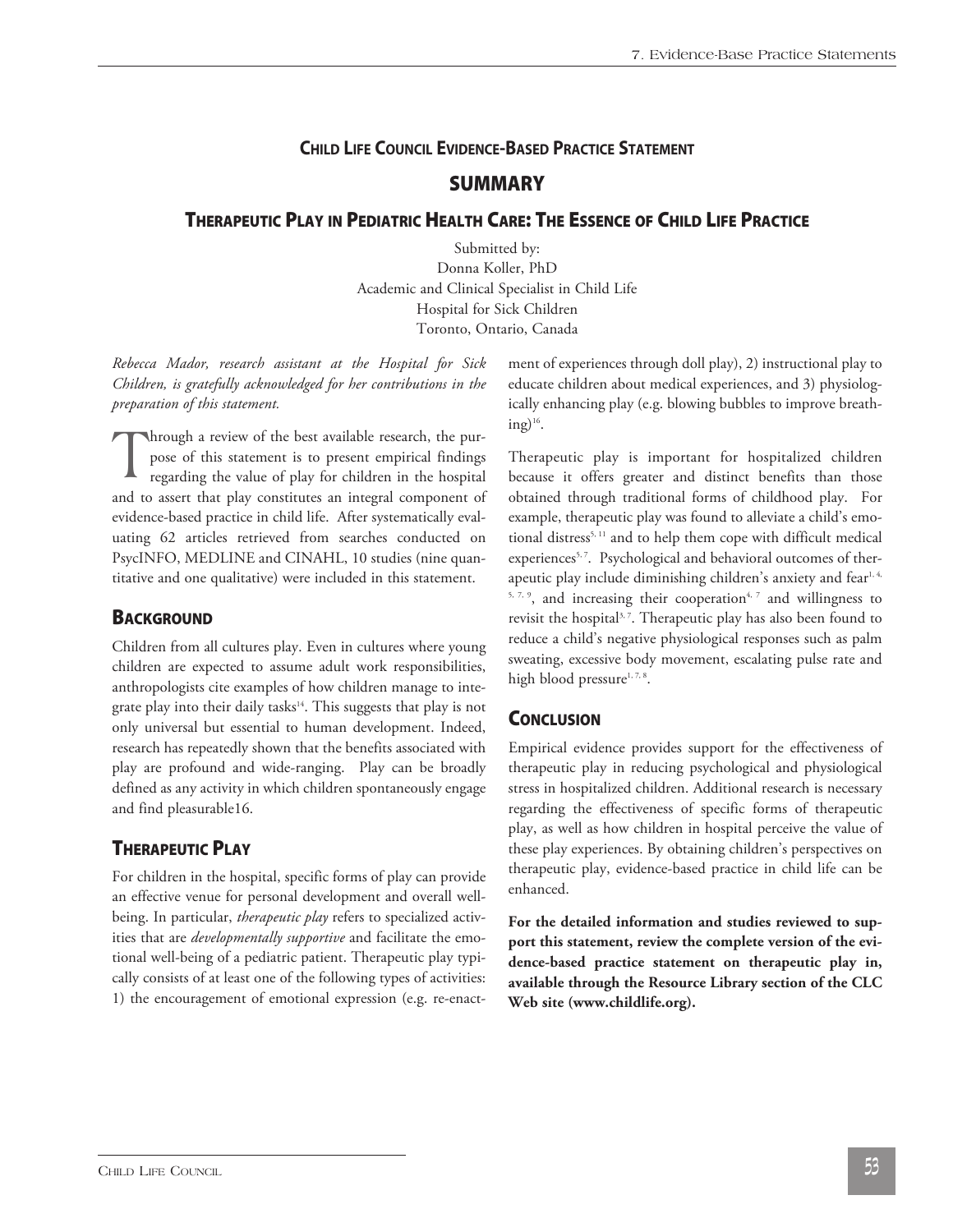### **CHILD LIFE COUNCIL EVIDENCE-BASED PRACTICE STATEMENT**

### **THERAPEUTIC PLAY IN PEDIATRIC HEALTH CARE: THE ESSENCE OF CHILD LIFE PRACTICE**

Submitted by: Donna Koller, PhD Academic and Clinical Specialist in Child Life Project Investigator, Research Institute Hospital for Sick Children Toronto, Ontario, Canada

Approved by the Child Life Council Executive Board April 2008

*Rebecca Mador, research assistant at the Hospital for Sick Children, is gratefully acknowledged for her contributions in the preparation of this statement.*

### **PREAMBLE**

The purpose of this statement is to present empirical findings regarding the value of play for children in the hospital and to assert that play constitutes an integral component of evidencebased practice in child life. This statement is based on a review of the best available research from the year 1960 to December 2006. The following search engines were used: i) PsycINFO, which records literature from psychology and related disciplines such as medicine, psychiatry, nursing, sociology, and education; ii) MEDLINE, which focuses on biomedical literature; and, iii) CINAHL, the Cumulative Index to Nursing & Allied Health Literature, which covers literature relating to nursing and allied health professions. A variety of keywords and combinations such as "therapeutic play," "hospitalized children," "recreation," and "pretend play" were used to conduct the search with the assistance of a medical librarian. (See Table 1 for a complete list of keywords used).

Searches revealed 62 articles pertaining to therapeutic play in pediatric settings. After the results were sorted to exclude repeats and non-empirical based literature, 41 articles remained, of which 26 were eliminated because their topics were beyond the scope of this review (e.g. pet therapy, music therapy, and video games). The remaining 15 articles were scored by one of two independent raters. For the quantitative studies, "The Quality of Study Rating Form"<sup>1, 2</sup> was used. Articles that received a rating of at least 60 out of 100 points were selected for inclusion. Any article that scored between 55 and 65 points was re-scored by a second rater to confirm inclusion or exclusion. For the qualitative studies, the Qualitative Study Quality Form<sup>2</sup> was used.

A total of 10 studies (nine quantitative and one qualitative) is included in this statement. Children involved in these studies ranged from 3 to 12 years of age and were hospitalized for a variety of reasons, including dental surgery, cardiac catheterization and tonsillectomies. Eight quantitative studies 3-10 used a randomized experimental design to examine the effects of therapeutic play, while one<sup>11</sup> provided a descriptive content analysis of interviews involving play. The single qualitative study examined the process of play when children engaged in expressive arts <sup>12</sup> (see Table 2 for a list of studies included in this review).

Since evidence-based practice represents an integration of both clinical experience<sup>2</sup> and the best available research<sup>13</sup>, this statement was also reviewed by Certified Child Life Specialists across North America in order to ensure clinical applicability. In addition, evidence-based practice acknowledges patient preferences and needs when determining the most appropriate clinical applications for a child and family.

### **THE VALUE OF PLAY**

Children from all cultures play. Even in cultures where young children are expected to assume adult work responsibilities, anthropologists cite examples of how children manage to integrate play into their daily tasks 14 . This suggests that play is not only universal but essential to human development. Indeed, research has repeatedly shown that the benefits associated with play are profound and wide-ranging. Following a meta-analysis of 800 studies, Fisher concluded there was cogent evidence for the positive impact of play on children's developmental outcomes 15 . *Play was found to significantly promote cognitive and social aspects of development and these effects were magnified when adults participated in play with children*. Accordingly, childhood play is understood to be critical to children's development for multiple reasons, including the opportunity to communicate feelings, misunderstandings and concerns in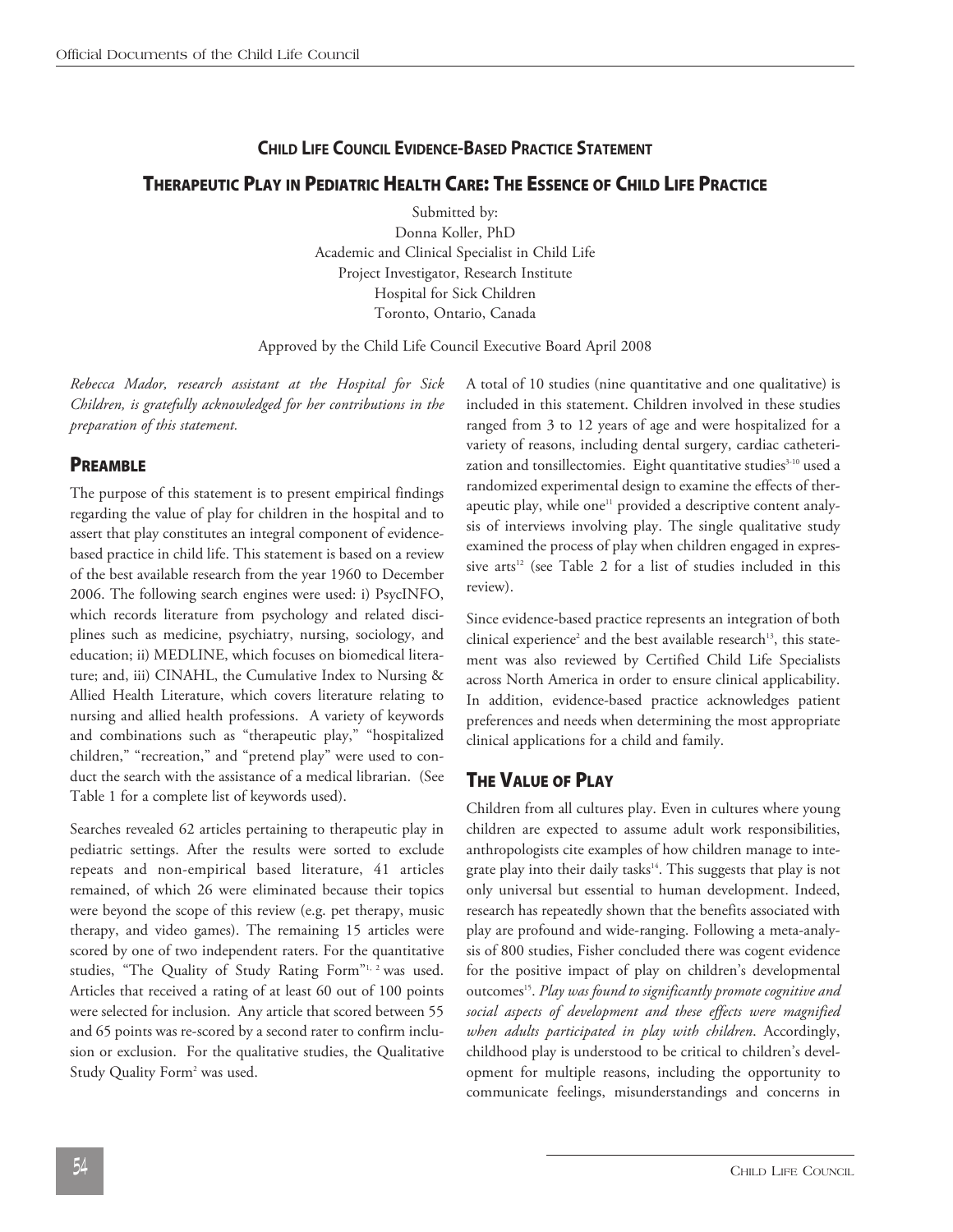their own language using both verbal and behavioral expression9 . Since play teaches children how to handle the world and the social roles in it, play is the predominant context in which children interface with their environment.

### **WHAT IS THERAPEUTIC PLAY?**

Play can be broadly defined as any activity in which children spontaneously engage and find pleasurable<sup>16</sup>. For children in the hospital, specific forms of play can provide an effective venue for personal development and increased well-being. In particular, therapeutic play refers to specialized activities that are developmentally supportive and facilitate the emotional well-being of a pediatric patient.

The discourse on play acknowledges important distinctions between therapeutic play and play therapy. Although these terms are often used interchangeably, the focus of therapeutic play is on the promotion of continuing 'normal development' while enabling children to respond more effectively to difficult situations such as medical experiences<sup>17</sup>. In contrast, play therapy addresses basic and persistent psychological issues associated with how a child may interact with his or her world. Therefore, therapeutic play, in a less structured way, focuses on the process of play as a mechanism for mastering developmental milestones and critical events such as hospitalization.

Since therapeutic play comprises activities that are dependent on the developmental needs of the child as well as the environment, it can take many forms<sup>9</sup>. For example, therapeutic play can be delivered through interactive puppet shows<sup>10</sup>, creative or expressive arts<sup>12</sup>, puppet and doll play<sup>7</sup>, and other medically oriented play3-6, 8, 9, 11. It can be directive or non-directive in approach and may include re-enactments of medical situations to facilitate children's adaptation to hospitalization<sup>3, 4, 16, 17</sup>.

Regardless of the form that therapeutic play takes, the child life specialist (CLS) ensures that the play is developmentally appropriate while using language that is understandable to the child<sup>4, 5, 7</sup>. During therapeutic play children are encouraged to ask questions to clarify misconceptions and express feelings related to their fears and concerns<sup>3.9</sup>. In this way, therapeutic play acts as a vehicle for eliciting information from children while also sharing information about what to expect from medical procedures and what sensations may be experienced<sup>4</sup>.

Therapeutic play typically consists of at least one of the following types of activities: 1) the encouragement of emotional expression (e.g. re-enactment of experiences through doll play), 2) instructional play to educate children about medical experiences, and 3) physiologically enhancing play (e.g. blowing bubbles to improve breathing)<sup>16</sup>. The studies reviewed here predominantly address medically oriented play, including emotional expression and instructional play forms.

### **RESEARCH ESPOUSING THE BENEFITS OF THERAPEUTIC PLAY**

#### **Psychological and Behavioral Outcomes**

Several studies have shown that therapeutic play is effective in decreasing anxiety and fears for children from the time of admission to immediately after surgery and to the time of discharge<sup>4, 5, 8-10</sup>. In one qualitative study, Wikstrom investigated how children in the hospital experienced expressive arts through the use of clay, paint and textile. The primary finding from this study was that the children spontaneously described themselves through their art by expressing emotions such as fear and powerlessness<sup>12</sup>. Thus, a defining feature of therapeutic play is its ability to elicit emotional expression leading to greater psychological well-being for a child in the hospital<sup>4, 5</sup>. Accordingly, in studies where children were offered therapeutic play, they exhibited greater cooperation during stressful procedures<sup>4, 5</sup> and were more willing to return to the hospital for further treatment<sup>7</sup>.

In one study, Schwartz, Albino and Tedesco found that medically related therapeutic play was more effective than medically unrelated therapeutic play<sup>4</sup>. The authors examined the effects of preoperative preparation on stress reduction in 45 children aged 3 and 4 years. The children were randomly assigned into one of three groups: a control group, a medically unrelated play therapy group, and a medically related play therapy group. The medically related play included providing information to the child and parent and a role play that resembled actual medical procedures with hospital toys. Results from the study concluded that children in this group were more cooperative and less upset than children in the other two groups, which suggests that medically related play can be more effective in alleviating stress than unrelated play.

Studies have shown that therapeutic play produces benefits not evidenced with alternative types of play or methods of preparation. Rae and colleagues compared the effects of play on the psychosocial adjustment of 46 children, aged 5 to 10 years, who were hospitalized for an acute illness. They randomly assigned the children to one of four groups: therapeutic play, diversionary play, verbal support, and no treatment. The therapeutic play consisted of playing with medical and non-medical materials as well as puppets, dolls and toy animals. During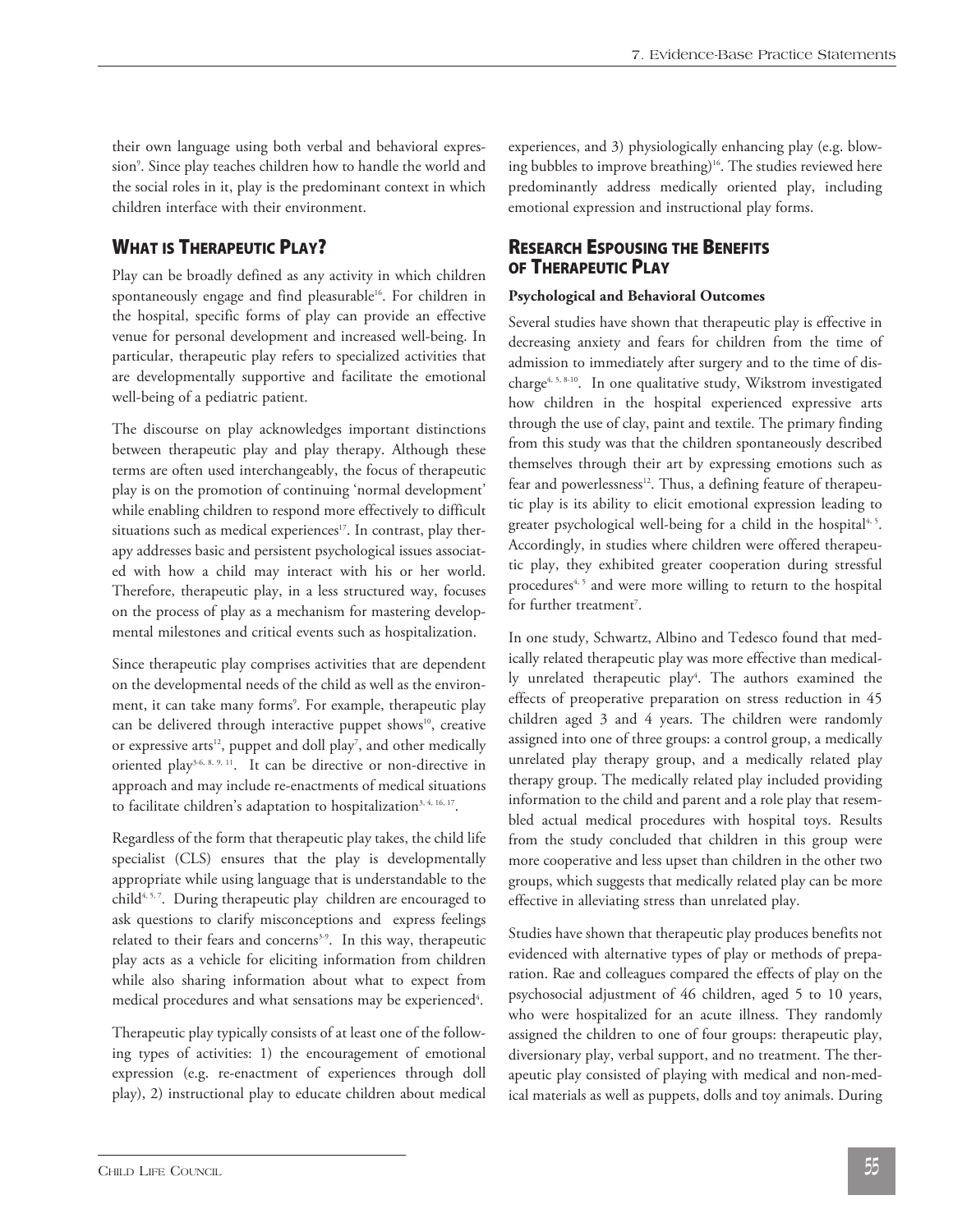this non-directive play, the facilitator encouraged re-enactments of experiences while allowing the child to reflect and interpret feelings. Results showed that children who engaged in therapeutic, non-directive play showed a significant reduction in self-reported hospital fears in comparison with children from other groups<sup>8</sup>.

Only one study did not show a statistically significant decrease in anxiety for children following therapeutic play. Fosson, Martin and Haley<sup>6</sup> investigated the effectiveness of guided medical play in reducing anxiety in latency-age children. Fifty children, aged 5 to 9 years, were randomly assigned to either the control group, where the child watched TV with a recreational therapist for 20 minutes, or the experimental group, where a recreational therapist facilitated medically-oriented play with the child. This study found that although the mean levels of anxiety of children in the experimental group decreased more than children in the control group, the difference was not sufficient to reach statistical significance. In order to explain these findings, the authors noted that the intervention consisted of only one 30-minute play session and the control group had access to other forms of play during hospitalization.

#### **Physiological Outcomes**

In addition to relieving psychological stress, therapeutic play is also effective in reducing apprehensive physiological responses, such as palm sweating, excessive body movement, escalating pulse rate and high blood pressure<sup>5</sup>. In two studies, children who were provided opportunities for therapeutic play showed less physiological distress, as indicated by lower blood pressure and pulse rate and shorter time between surgery and first voiding3 . They also exhibited less palm sweating than children who did not have opportunities for therapeutic play<sup>10</sup>.

### **GAPS IN CURRENT LITERATURE**

Although there is considerable literature concerning play in hospitals, much of this material is anecdotal and non-empirical. From an evidence-based practice perspective, this is problematic. For instance, little is known about the process and development of therapeutic play. How does play evolve over the course of a child's hospitalization, and should more complex forms of play (i.e. medically related) be offered only after a trusting relationship has been established with the child? Also, to what extent does therapeutic play rely on non-directive approaches? In terms of timing the introduction of therapeutic play, Young and Fu found that regardless of whether needle play took place before or after the blood test, children who

received therapeutic play showed significantly lower pulse rate five minutes after the blood test when compared to those who did not 3 . Although the timing of medical play did not alter its effectiveness in reducing pulse rate, additional studies should be conducted in order to verify these findings across different forms of therapeutic play.

The majority of research in this area addresses the use of medically related play, while areas such as creative arts, body image activities and tension-release forms of play are understudied. Not only is the comparison of various forms of therapeutic play lacking, but also the suitability of specific types of play for particular age groups, gender types, or anxiety levels. As well, it is unclear whether group or individual therapeutic play is generally more effective for children in hospital.

Perhaps most importantly, there is a limited understanding of how children perceive therapeutic play through *their own descriptions and experiences*. The paucity of research **with children** (participatory) rather than 1 (non-participatory) is recognized as problematic by those working in the field<sup>18-21</sup>. Inherent complexities also are associated with how play is studied and evaluated. For instance, the way in which a child life specialist facilitates play can determine the degree of therapeutic value and the establishment of trust with the child. Qualitative studies which are more suitable for exploring health care issues with children should address the following questions: how do children experience therapeutic play with their CLS and what types of activities are most meaningful to them?

### **SUMMARY**

A central goal in pediatric health care is to facilitate the emotional and physical well-being of children in the hospital<sup>16</sup>. Research provides evidence for the effectiveness of therapeutic play in reducing psychological and physiological stress for children facing medical challenges. Therapeutic play offers longterm benefits by fostering more positive behavioral responses to future medical experiences. Since childhood play transcends cultural barriers, play opportunities should be provided for children of all ages and backgrounds.

Despite a large amount of literature purporting the value of play, research gaps exist regarding the evaluation of therapeutic play in health care settings. Future research must address the play preferences and perspectives of children if evidence-based practice is to reflect the needs of pediatric patients. Since therapeutic play embodies the essence of the child life profession, it should remain the focus of ongoing critical analysis and empirical investigation.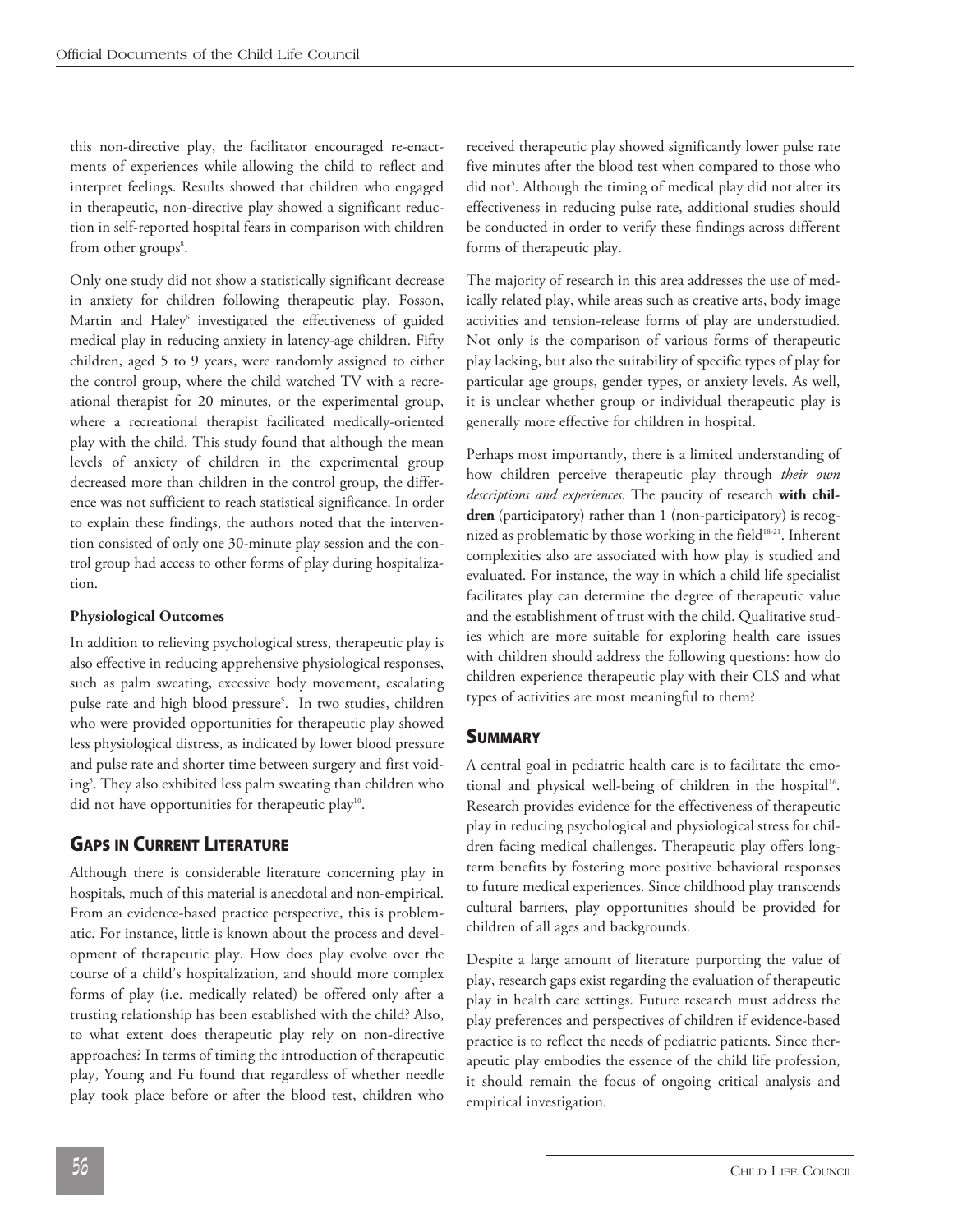### **REFERENCES**

- 1. Gibbs LE. Quality of Study Rating Form: An Instrument for Synthesizing Evaluation Studies. *Journal of Social Work Education*. 1989;25(1):67.
- 2. Gibbs L. *Evidence-based practice for the helping professions: A practical guide with integrated media*. Pacific Grove, CA: Brooks/ Cole an Imprint of Wadsworth Publishers; 2003.
- 3. Young MR, Fu VR. Influence of play and temperament on the young child's response to pain. *Children's Health Care*. 1988;16(3):209-215.
- 4. Schwartz BH, Albino JE, Tedesco LA. Effects of psychological preparation on children hospitalized for dental operations. *Journal of Pediatrics*. 1983;102(4):634-638.
- 5. Zahr LK. Therapeutic play for hospitalized preschoolers in Lebanon. *Pediatric Nursing*. 1998;23(5):449-454.
- 6. Fosson A, Martin J, Haley J. Anxiety among hospitalized latency-age children. *Developmental and Behavioral Pediatrics*. 1990;11(6):324-327.
- 7. Cassell S. Effect of brief puppet therapy upon the emotional responses of children undergoing cardiac catheterization. *Journal of Consulting Psychology*. 1965;29(1):1-8.
- 8. Rae WA, Worchel FF, Upchurch J, Sanner JH, Daniel CA. The psychosocial impact of play on hospitalized children. *Journal of Pediatric Psychology*. 1989;14(4):617-627.
- 9. Clatworthy S. Therapeutic play: Effects on hospitalized children. *Journal of Association for Care of Children's Health*. 1981;9(4):108-113.
- 10. Johnson PA, Stockdale DF. Effects of puppet therapy on palmar sweating on hospitalized children. *The Johns Hopkins Medical Journal*. 1975;137:1-5.
- 11. Ellerton M-L, Caty S, Ritchie JA. Helping young children master intrusive procedures through play. *Children's Health Care*. 1985;13(4):167-173.
- 12. Wikstrom B-M. Communicating via expressive arts: The natural medium of self-expression for hospitalized children. *Pediatric Nursing*. 2005;31(6):480-485.
- 13. Institute of Medicine. *Crossing the quality chasm: A new health system for the 21st century*. Washington: DC: National Academy Press; 2001.
- 14. Schwartzman HB. *Transformations : the anthropology of children's play*. New York: Plenum Press; 1978.
- 15. Fisher EP. The Impact of Play on Development: A Meta-Analysis. *Play & Culture*. May 1992;5(2):159-181.
- 16. Vessey JA, Mahon MM. Therapeutic play and the hospitalized child. *Journal of Pediatric Nursing*. 1990;5(5):328-331.
- 17. Oremland EK, Oremland, J.D. *Protecting the emotional development of the ill child. The essence of the child life profession*. Madison, CT, Psychosocial Press; 2000.
- 18. Alderson P. *Children's consent to surgery*. Buckingham [England]: Open University Press; 1993.
- 19. Darbyshire P. Guest editorial: From research on children to research with children. *Neonatal, Paediatric and Child Health Nursing*. 2000;3(1):2-3.
- 20. Eiser C. *Chronic childhood disease: An introduction to psychological theory and research*. New York, NY, US: Cambridge University Press; 1990.
- 21. Morrow V, Richards M. The Ethics of Social Research with Children: An Overview. *Children & Society*. 6 1996;10(2): 90-105.

#### **TABLE 1. LIST OF KEYWORDS USED TO CONDUCT LITERATURE SEARCH**

#### **PSYCINFO**

| Category              | <b>Search Words</b>                                                                                                                                                                            |
|-----------------------|------------------------------------------------------------------------------------------------------------------------------------------------------------------------------------------------|
| Therapeutic play      | Play therapy, childhood play behavior, games, recreation, toys, pretend play, anatomically detailed dolls, childhood play development,<br>children's recreation games, doll play, role playing |
| Hospitalized Children | Hospitalized patients (limit to childhood and adolescence)                                                                                                                                     |
|                       | <b>MEDLINE</b>                                                                                                                                                                                 |
| Category              | <b>Search Words</b>                                                                                                                                                                            |
| Therapeutic play      | Art therapy, dance therapy, music therapy, play therapy, role playing, play and playthings, illustrated books, recreation, anatomic models                                                     |
| Hospitalized Children | Inpatient (limited to all child), hospitalized child, hospitalized adolescent                                                                                                                  |
|                       | <b>CINAHL</b>                                                                                                                                                                                  |
| Category              | <b>Search Words</b>                                                                                                                                                                            |
| Therapeutic play      | Art therapy, dance therapy, music therapy, pet therapy, play therapy, play and playthings, games, anatomic models, recreational therapy,<br>role playing                                       |
| Hospitalized Children | Hospitalized infant, hospitalized children, hospitalized adolescent, inpatients (limit age from 0 to 18)                                                                                       |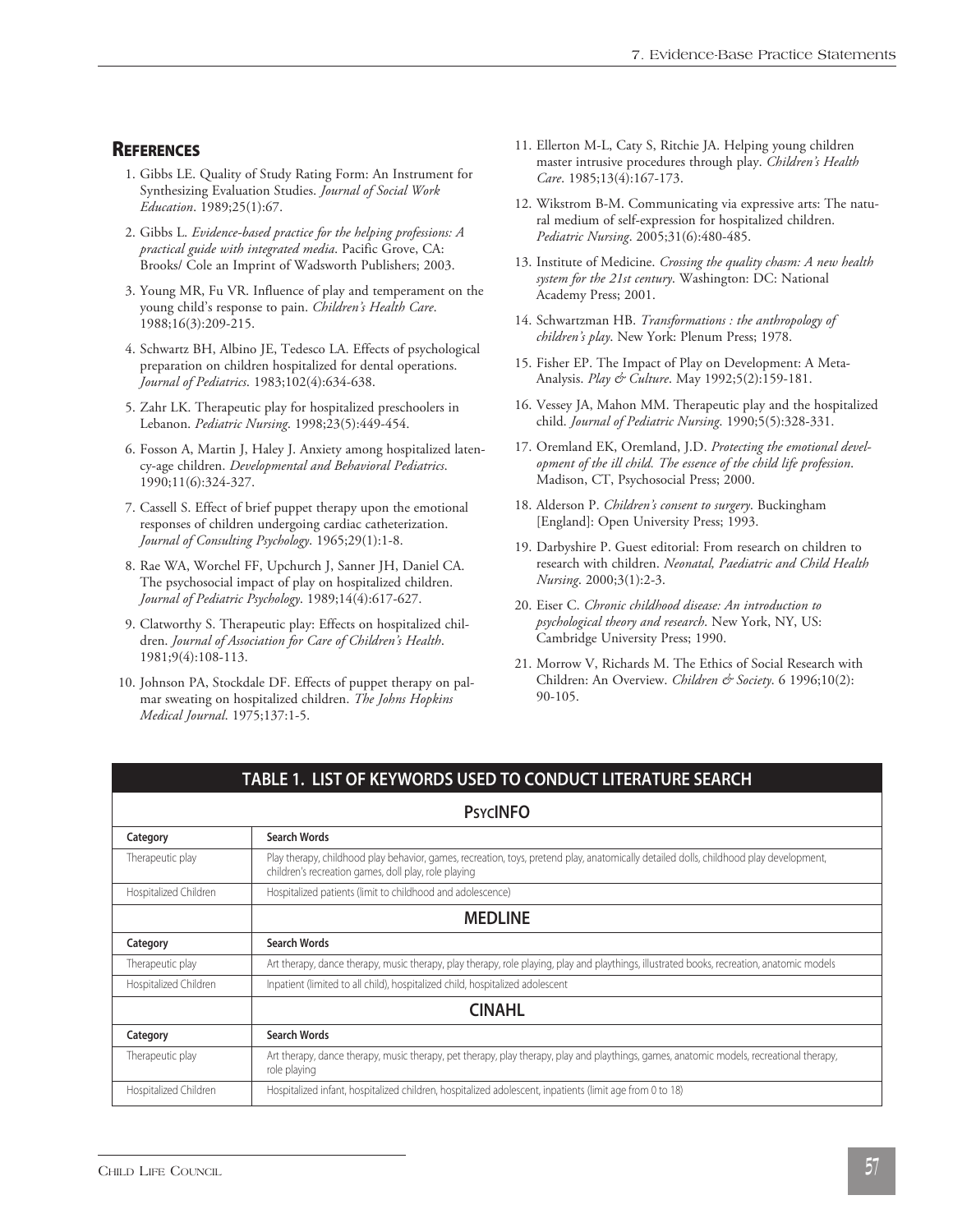### **TABLE 2. FINAL SELECTION OF STUDIES INCLUDED IN THIS REVIEW**

Cassell, S. (1965). Effect of brief puppet therapy upon the emotional responses of children undergoing cardiac catheterization. *Journal of Consulting Psychology*, 29(1): 1-8.

Clatworthy, S. (1981). Therapeutic play: Effects on hospitalized children. *Journal of Association for Care of Children's Health*, 9(4):108-113.

Ellerton, M. L., Caty, S., & Ritchie, J. A. (1985). Helping young children master intrusive procedures through play. *Children's Health Care*, 13(4):167-173.

Fosson, A., Martin, J., & Haley, J. (1990). Anxiety among hospitalized latency-age children. *Developmental and Behavioral Pediatrics*, 11(6):324-327.

Johnson, P. A., & Stockdale, D. F. (1975). Effects of puppet therapy on palmar sweating of hospitalized children. *The Johns Hopkins Medical Journal*, 137, 1-5.

Rae, W. A., Worchel, F. F., Upchurch, J., Sanner, J. H., & Daniel, C. A. (1989). The psychosocial impact of play on hospitalized children. *Journal of Pediatric Psychology*, 14(4):617-627.

Schwartz, B. H., Albino, J. E., Tedesco, L. A. (1983). Effects of psychological preparation on children hospitalized for dental operations. *Journal of Pediatrics*, 102(4):634-638.

Wikstrom, B-M. (2005). Communicating via expressive arts: The natural medium of self-expression for hospitalized children. *Pediatric Nursing*, 31(6):480-485.

Young, M. R., & Fu, V. R. (1988). Influence of play and temperament on the young child's response to pain. *Children's Health Care*, 16(3): 209-215.

Zahr, L.K. (1998). Therapeutic play for hospitalized preschoolers in Lebanon. *Pediatric Nursing*, 23(5), 449-454.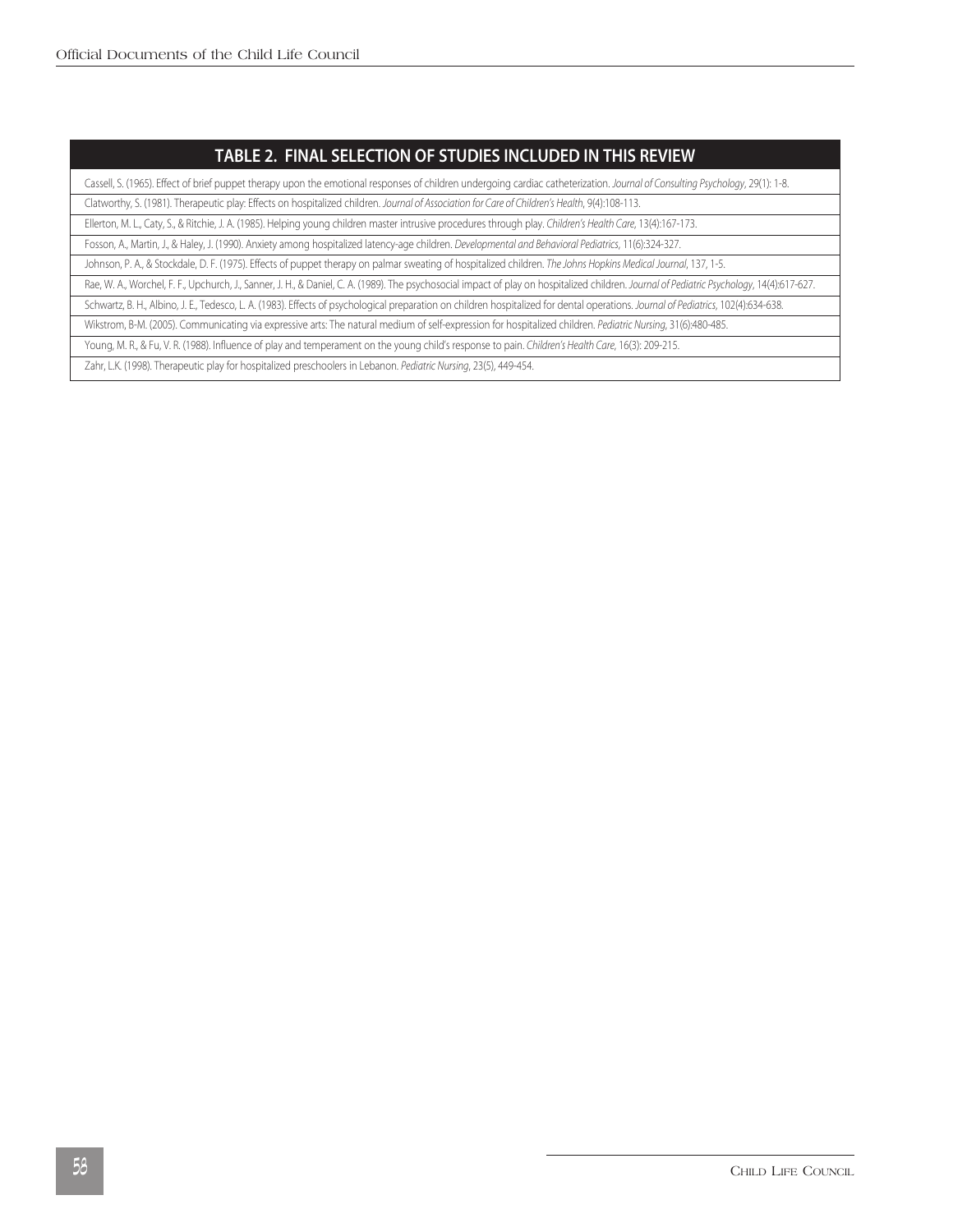### **CHILD LIFE COUNCIL EVIDENCE-BASED PRACTICE STATEMENT**

### **SUMMARY**

### **CHILD LIFE ASSESSMENT: VARIABLES ASSOCIATED WITH A CHILD'S ABILITY TO COPE WITH HOSPITALIZATION**

Submitted by:

Donna Koller, PhD Associate Professor, Ryerson University Early Childhood Education Adjunct Scientist, Research Institute, Hospital for Sick Children, Toronto, Ontario, Canada

Approved by the Child Life Council Executive Board August 2008

*Rebecca Mador, Wendy Lee, and Michelle Gibson, research assistants at the Hospital for Sick Children, are gratefully acknowledged for their contributions in the preparation of this statement.* 

The purpose of this statement is to identify key variables<br>associated with children's ability to cope with hospital-<br>ization and to inform child life practice by serving as a associated with children's ability to cope with hospitalguide for initial assessments of hospitalized children. After systematically evaluating 39 articles retrieved from searches conducted on PsycINFO, MEDLINE and CINAHL, 26 studies were included in this statement. Although four categories of variables emerged (child, family, illness and medical experience), only the most significant variables are reviewed here. For a more comprehensive analysis of variables, please refer to the complete statement on assessment.

### **KEY VARIABLES ASSOCIATED WITH CHILDREN'S ABILITY TO COPE WITH HOSPITALIZATION**

Of the child variables, the *child's temperament* and related *coping style* were seen as significant factors. Temperament can be defined as an individual's consistent and stable pattern of behavior or reaction, one that persists across time, activity, and context. Studies investigated the relationship between a child's temperament and his or her response to hospitalization. Children who responded best to hospitalization tended to be more positive in mood, more predictable, easier to distract, more approachable and adaptable while being less reactive to stimuli<sup>9,</sup> <sup>10</sup>. In addition, McClowry found that temperament accounts for as much as 50% of the variance in children's behavioral responses prior to and up to one month after hospitalization<sup>9</sup>.

Closely associated with temperament is the child's coping style. Coping is the process used to alter, manage, or tolerate a stressful situation<sup>15</sup>. An individual's preferred style of coping is a combination of his or her temperament as well as an appraisal of the stressful situation. Researchers have typically divided the coping strategies children use into two categories: avoidant and vigilant<sup>16, 17</sup>. Avoidant coping occurs when children restrict their thoughts about an upcoming event, deny their worries, and detach from a stressful stimulus. Vigilant coping strategies consist of seeking out detailed information and alertness to a stressful stimulus. LaMontagne et al. found that vigilant coping was associated with a timely return to normal activities over the course of recovery<sup>16</sup>. Similarly, Knight et al. found that children who sought information about their upcoming procedure exhibited less physiological and affective distress than children who denied the experience or avoided informa $tion<sup>18</sup>$ .

In terms of family variables, parental anxiety is most strongly correlated with children's adverse responses during hospitalization<sup>10, 15, 16, 20, 21, 24, 26, 29</sup>. Maternal anxiety not only predicts children's emotional distress<sup>10, 15, 16, 20, 24, 29</sup>, but also correlates positively with children's distress during invasive procedures<sup>21, 26</sup>. In one study, high levels of maternal state anxiety at first contact (6-16 hours following the child's admission to the intensive care unit) was found to significantly increase a child's likelihood to engage in negative behavioral responses such as hyperactivity and aggression<sup>20</sup>. Maternal anxiety also mediates the positive effect of an intervention on hospitalized children's post-hospital behavior, suggesting that it may be beneficial to provide support to highly-anxious mothers in order to enhance the psychosocial outcomes of hospitalized children<sup>30</sup>.

The types and number of medical experiences is associated with psychological trauma in pediatric populations. In particular, studies reveal that the *number of invasive procedures* experienced by a child is positively associated with the level of stress, anxiety and fear experienced during and following hospitalization<sup>22, 25, 28, 29</sup>. In particular, some studies found that the number of invasive procedures was a strong predictor of chil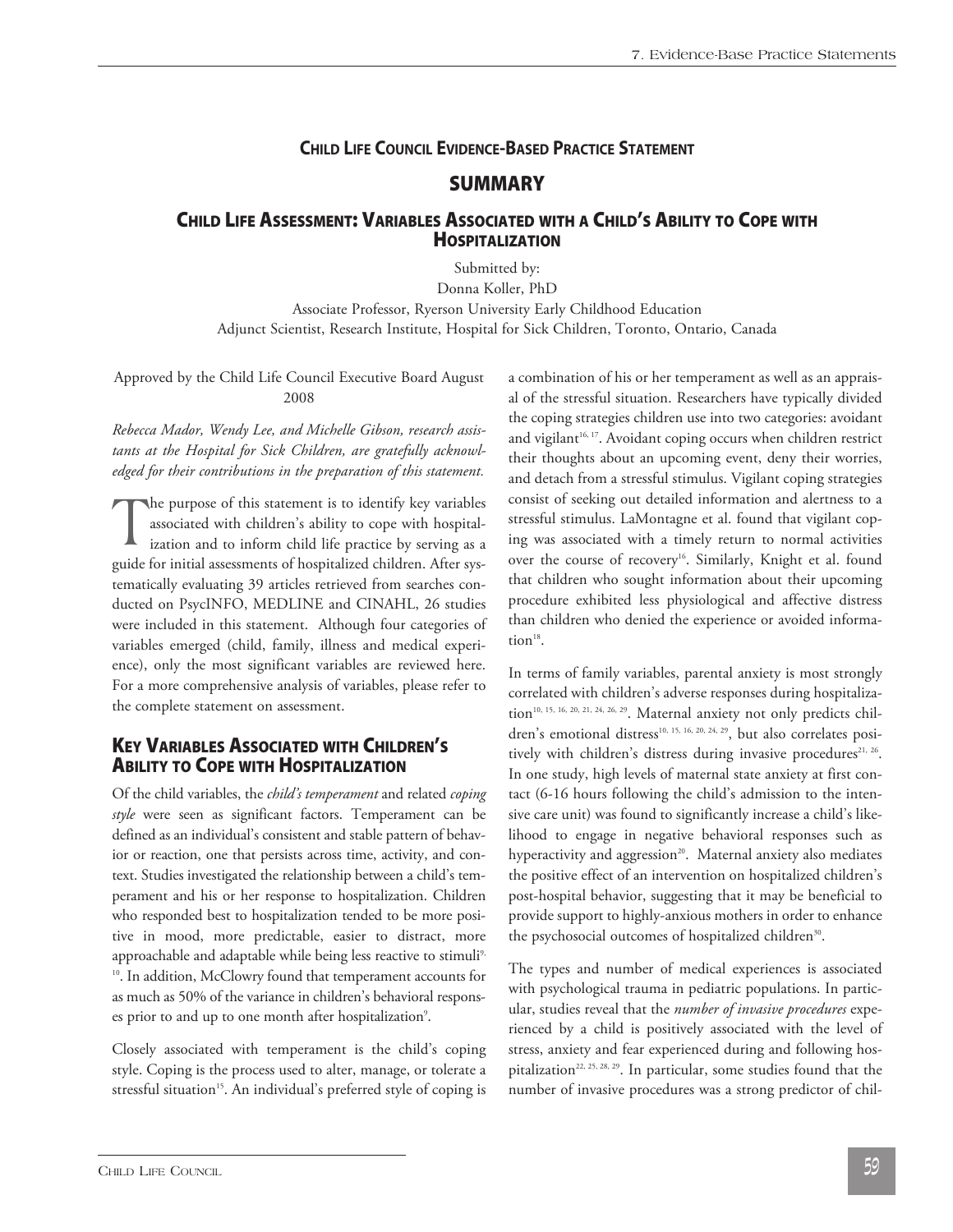dren's psychological distress, manifested in symptoms of depression, anxiety, fear and post-traumatic stress<sup>25, 28</sup>.

### **SUMMARY**

In summary, the key issues for child life assessment are the child's temperament and coping style, the parental level of anxiety and the number of invasive medical procedures. Although child life specialists have a primary role in psychosocial care, evidence-based practice models support inter-professional collaboration (i.e. child life and social work) as a means of addressing complex issues associated with child and family adaptation to hospitalization.

**For the detailed information and studies reviewed to support this statement, review the complete version of the evidence-based practice statement on assessment, available through the Resource Library section of the CLC Web site (www.childlife.org).**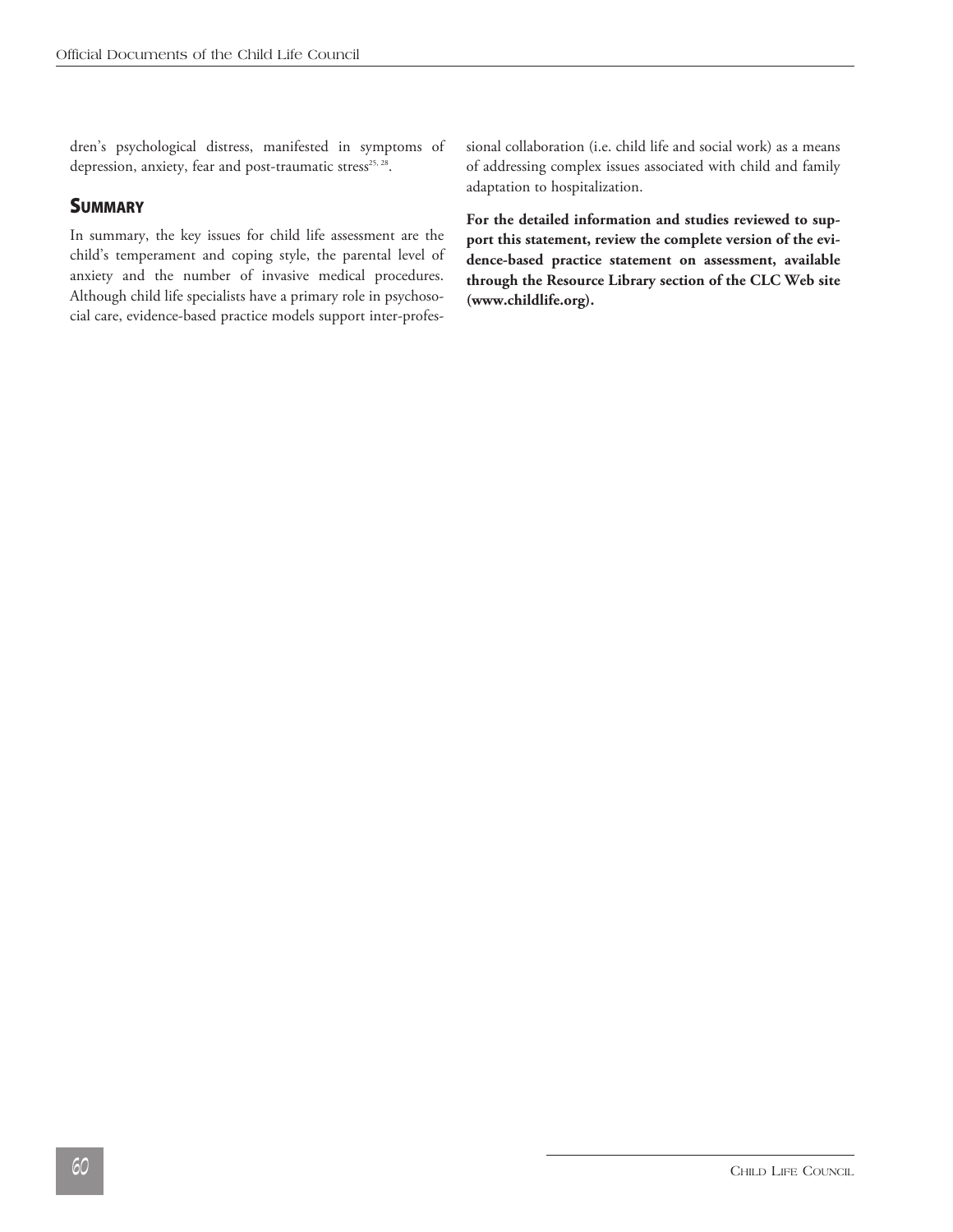### **CHILD LIFE COUNCIL EVIDENCE-BASED PRACTICE STATEMENT**

### **CHILD LIFE ASSESSMENT: VARIABLES ASSOCIATED WITH A CHILD'S ABILITY TO COPE WITH HOSPITALIZATION**

Completed for the Child Life Council in July 2008

Submitted by: Donna Koller, PhD Associate Professor Ryerson University Early Childhood Education Adjunct Scientist, Research Institute Hospital for Sick Children Toronto, Ontario, Canada

*Rebecca Mador, Wendy Lee, and Michelle Gibson, research assistants at the Hospital for Sick Children, are gratefully acknowledged for their contributions in the preparation of this statement.* 

#### **PREAMBLE**

The purpose of this statement is to identify key variables associated with children's ability to cope with hospitalization. Based on the best empirical evidence, this statement can inform child life practice by serving as a guide for initial assessments of hospitalized children. The goal of an initial assessment is to determine a child's risk for negative psychological outcomes due to hospitalization and to plan appropriate interventions.

This statement is based on an exhaustive search of the literature, which was conducted on i) PsycINFO, which records the literature from psychology and related disciplines such as medicine, psychiatry, nursing, sociology, and education; ii) MED-LINE, which focuses on biomedical literature; and iii) CINAHL, the Cumulative Index to Nursing & Allied Health Literature, which covers literature relating to nursing and allied health professions. A variety of keywords and combinations such as "hospitalized children," "coping," "psychological adaptation" and "stress" were used to conduct the search (See Appendix A for a list of search terms). The search was completed in March 2007 with the assistance of a medical librarian. Searches revealed approximately 150 articles regarding coping and adjustment. After the results were sorted to exclude repeats and non-empirical based literature, 39 articles remained. These articles were retrieved and evaluated based on the scoring of 2 independent raters using "The Quality of Study Rating Form"1 . Articles that received a rating of at least 60 out of 100 points were selected for inclusion in this statement. Any article that scored between 55 and 65 points was scored again by a second rater to confirm inclusion or exclusion. Finally, twenty five articles met the selection criteria (See Appendix B for a complete list of citations).

Since evidence-based practice represents an integration of the best available research along with clinical experience<sup>1</sup>, this statement was reviewed by certified child life specialists across North America in order to ensure clinical applicability. In addition, evidence-based practice acknowledges patient preferences and needs when determining the most appropriate clinical interventions for the child and family.

### **CHILD LIFE ASSESSMENT: WHY IS IT IMPORTANT?**

Children's negative responses to hospitalization and medical procedures are well documented in the literature<sup>2-6</sup>. In an effort to reduce the negative impact of hospitalization on pediatric patients, child life specialists must determine whether a child is at risk for experiencing negative psychological sequelae. Given that the quality and intensity of a child's reaction to hospitalization can be influenced by many variables, child life specialists must consider the most significant variables<sup>7, 8</sup> when conducting assessments. Without an understanding of these variables, accurate assessments of hospitalized children are not possible and the ability to engage in evidence-based practice is thwarted.

### **HOW STUDIES IDENTIFY FACTORS ASSOCIATED WITH COPING**

Research in this area is complex, predominantly because several variables can be associated with children's ability to cope with hospitalization. For the most part, this research is quanti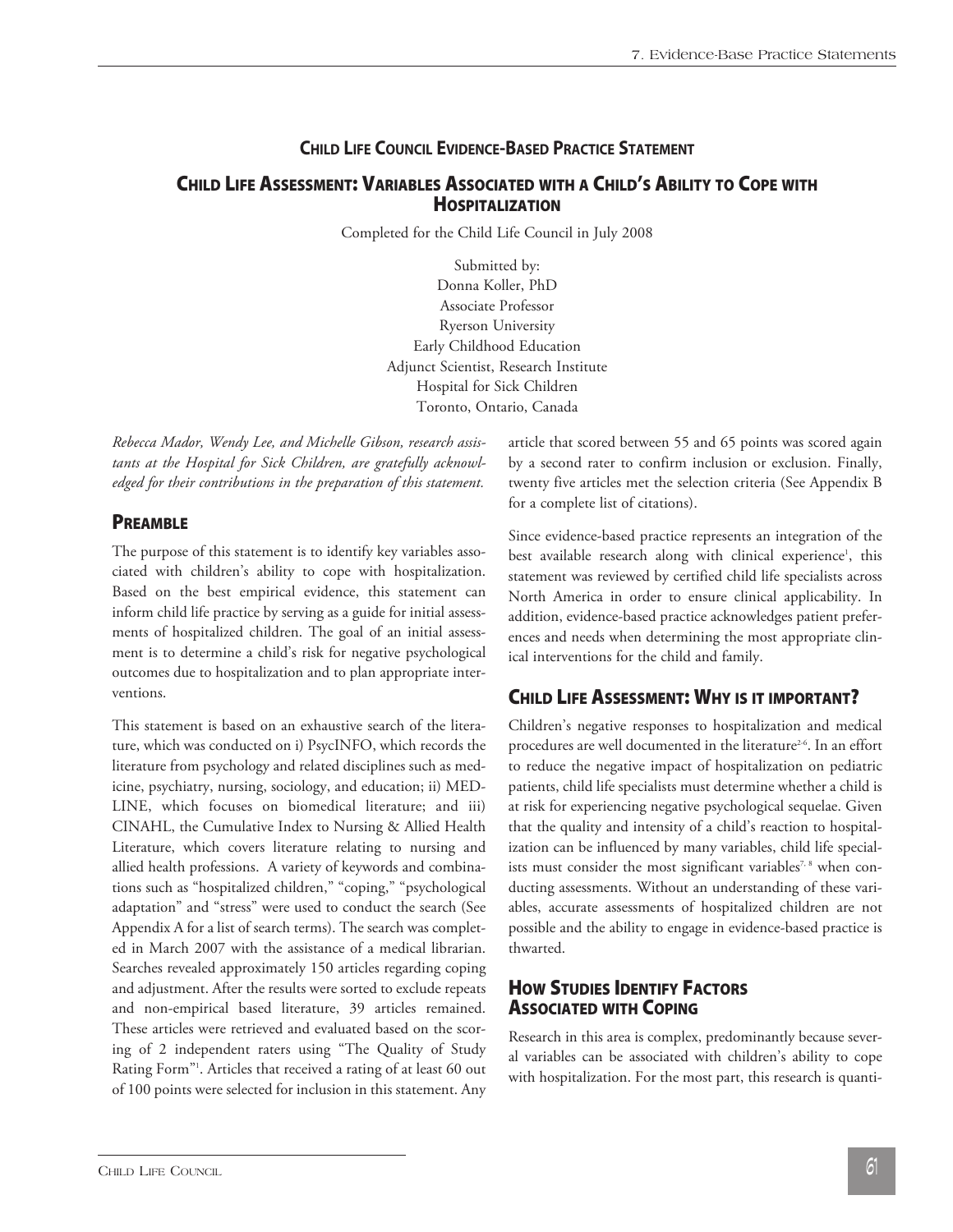tative and correlational in design. These studies typically attempt to link results obtained through self-report scales completed by children and their parents with behavioral outcomes. It must be noted, however, that correlational designs do not allow conclusions to be drawn with respect to causality. Despite the shortcomings of correlational designs, the findings reviewed here identify key issues associated with how children cope with hospitalization. From the studies reviewed in this statement, four categories of variables emerged:

- 1) Child variables
- 2) Family variables
- 3) Illness variables
- 4) Medical experiences

### **CHILD VARIABLES**

#### **Temperament**

Temperament can be defined as an individual's consistent and stable pattern of behavior or reaction, one that persists across time, activity, and context. Generally, an individual's temperament consists of nine dimensions including activity level, adaptability, threshold of responsiveness, mood, intensity of reaction, distractibility, attention span and persistence, and predictability<sup>9</sup>. Two studies investigated the relationship between a child's temperament and his or her response to hospitalization. Children who responded best to hospitalization tended to be more positive in mood, more predictable, easier to distract, more approachable and adaptable while being less reactive to stimuli<sup>9, 10</sup>. In addition, McClowry found that temperament accounts for as much as 50% of the variance in children's behavioral responses prior to and up to one month after hospitalization<sup>9</sup>.

The level of anxiety exhibited by a child in hospital can reflect his or her underlying temperament and associated responses to stressful situations. In addition, distinctions need to be made between the different types of anxiety. For instance, trait anxiety, which refers to the stable and relatively constant tendency to be anxious, has a significant influence on the quality of a child's reaction to hospitalization<sup>11-13</sup>. Children with higher trait anxiety are significantly more likely to perceive their coping as ineffective and appraise hospitalization as a stressful experience than are children with lower trait anxiety $11, 12$ . Trait anxiety has also been found to positively correlate with a child's self-reported fear, indicating that highly anxious children require additional support in order to cope effectively with stressful events<sup>13</sup>. In addition to trait anxiety, state anxiety refers to anxiety created as a result of a specific experience.

Tiedeman and Clatworthy found that this form of anxiety dissipates from the time of admission to discharge for hospitalized children between the ages of 5 and  $11^{14}$ .

In the event that a child life specialist is presented with an anxious child, discussions with the child and family can help determine whether the child is exhibiting a form of trait or state anxiety. For example, if the child is normally anxious in other areas of his or her life, this may be indicative of a more pervasive form of anxiety. In this case, child life interventions supplemented by a referral to psychiatry may be necessary in order to rule out an underlying anxiety disorder.

#### **Coping Style**

Coping is the process used to alter, manage, or tolerate a stressful situation<sup>15</sup>. An individual's preferred style of coping is a combination of his or her temperament as well as an appraisal of the stressful situation. Researchers have typically divided the coping strategies children use into two categories: avoidant and vigilant<sup>16, 17</sup>. Avoidant coping occurs when children restrict their thoughts about an upcoming event, deny their worries, and detach from a stressful stimulus. Vigilant coping strategies consist of seeking out detailed information and alertness to a stressful stimulus. LaMontagne et al., found that vigilant coping was associated with a timely return to normal activities over the course of recovery<sup>16</sup>. In a related study, LaMontagne et al., classified children based on how they focused on aspects of impending surgery. Children who focused their attention on concrete aspects of the experience (i.e., details about recovery) tended to use vigilant coping and were able to return to their usual activities sooner. Children who had less information about the procedure (provided few descriptions of the experience, tended to avoid information) had the least favorable outcome on the "activities" subscale of the Youth Self-Report and Profile which assesses the child's usual activities (i.e., sports, chores, etc.)17. Similarly, Knight et al., found that children who sought information about their upcoming procedure exhibited less physiological and affective distress than children who denied the experience or avoided information<sup>18</sup>.

However, other studies suggest that the relationship between coping style and outcomes is more complex<sup>16, 19</sup>. Lowery Thompson found that children who used either informationseeking (vigilant) or information-limiting (avoidant) coping behaviors were less anxious than children using a combined approach<sup>19</sup>. Furthermore, different strategies can be associated with favorable outcomes at different time periods; while avoidant strategies were found to be more effective in reducing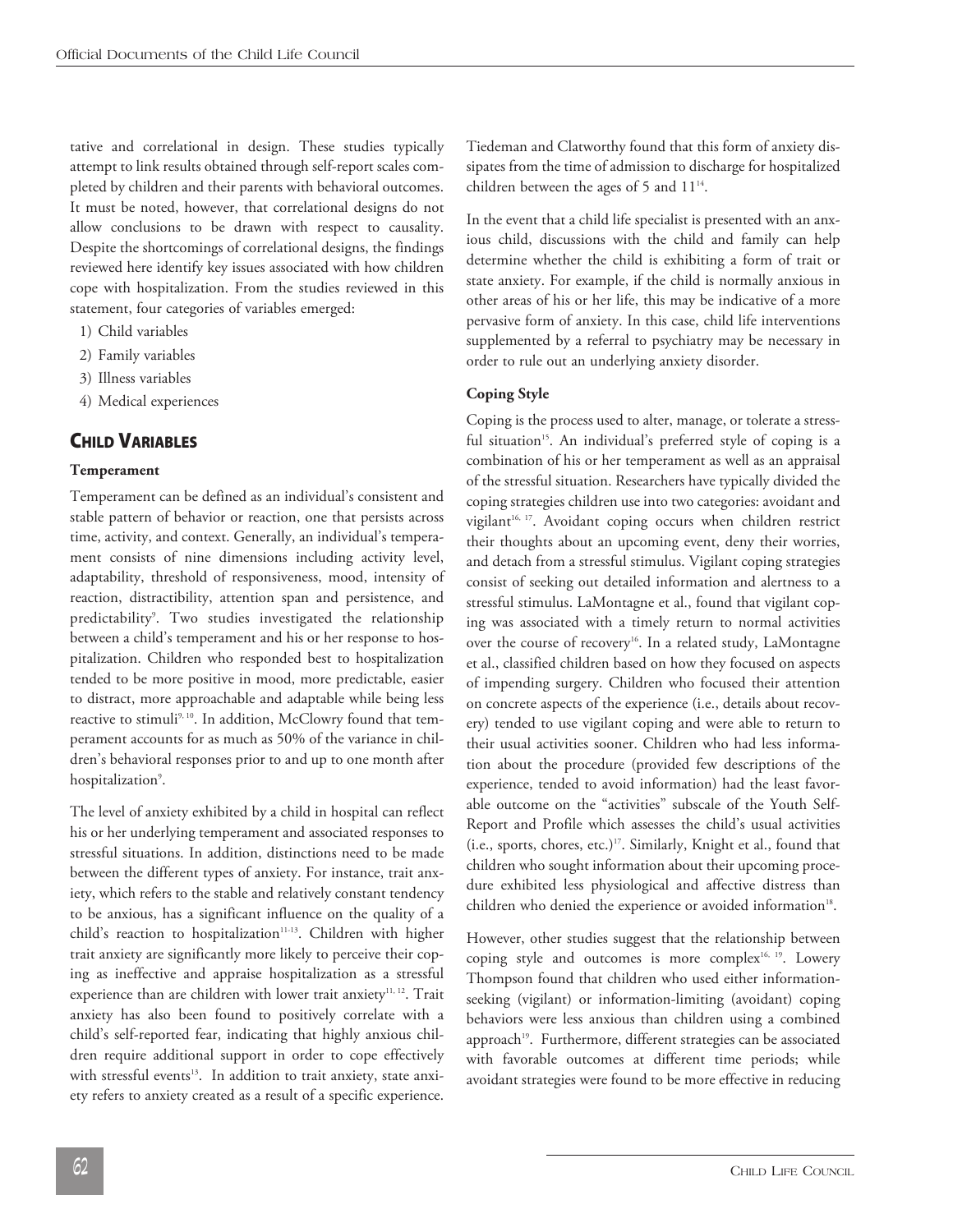stress initially after surgery, children using a vigilant approach reported better long-term recovery<sup>16</sup>.

In one study, children's baseline behavior was assessed as a predictor for how a child might behave during and after hospitalization. For instance, if a child is more likely to exhibit internalizing behaviors (i.e. anxiety, depression) prior to hospitalization, this coping style can consistently predict later internalizing behaviors following hospitalization. The same was found true for externalizing behaviors such as aggression and hyperactivity<sup>20</sup>.

Although the findings reveal complexities, children's coping styles appear to predict psychological outcomes related to hospitalization. For the most part, avoidant characteristics appear to be less effective at ameliorating stressors associated with hospitalization. Therefore, a child's coping style as shown by his or her willingness to seek and accept information can predict the degree of psychological risk.

#### **Age**

Several studies included in this review examined the relationship between a child's chronological age and his or her likelihood of experiencing negative behavior and/or psychological sequelae in response to hospitalization<sup>13, 14, 21-24</sup>. It should be noted that these studies did not make distinctions between chronological age and developmental levels. Despite the fact that older children (latency age) are assumed to cope better with hospitalization than younger children, the literature indicates that the relationship is more complex. For example, some studies found no link between a child's age and his or her response to hospitalization, post-behavioral upset, anxiety or fear<sup>19, 25</sup>. Conversely, some researchers found that younger children were more likely to be anxious and fearful compared to older children<sup>14-16, 20-24, 26</sup>. Younger children were also less likely to feel in control of their health as measured by the Children's Health Locus of Control Scale<sup>22</sup>.

The impact of age on children's coping strategies is also unclear. Assessed by the Preoperative Mode of Coping Interview, two studies cited contradictory findings: Lowery Thompson found that age is not related to children's coping behavior while LaMontagne et al., discovered that older children are more likely to use effective coping strategies<sup>16, 19</sup>. Given these discrepant findings, it cannot be assumed that the age of the child will accurately predict the degree of upset experienced by a hospitalized child. Hence, it is critically important to examine other variables in addition to age when making assessments regarding coping.

#### **Gender**

Many studies in this review examined the effects of gender on a child's response to hospitalization<sup>11-14, 19, 20, 22, 23, 25-28</sup>. However, the findings from these studies are inconclusive. Tiedeman and Clatworthy found that boys tended to be more anxious than girls at admission, discharge and post-discharge, while other studies found that girls were more anxious than boys<sup>20, 22, 25, 27</sup> and finally some concluded that gender was unrelated to anxiety or the expression of fear<sup>11-13, 19</sup>. A number of studies also revealed that gender differences are not evident in behavioral upset<sup>23</sup>, focus of attention<sup>17</sup>, coping strategies and perception of its effectiveness11 and the type of events children appraised as stressful during hospitalization<sup>12</sup>.

### **FAMILY VARIABLES**

#### **Parental Anxiety and Distress**

Of all the family variables, parental anxiety is most strongly correlated with children's adverse responses during hospitalization<sup>10, 15, 16, 20, 21, 24, 26, 29</sup>. Maternal anxiety not only predicts children's emotional distress<sup>10, 15, 16, 20, 24, 29</sup>, but also correlates positively with children's distress during invasive procedures<sup>21, 26</sup>. In one study, high levels of maternal state anxiety at first contact (6-16 hours following the child's admission to the intensive care unit) was found to significantly increase a child's likelihood to engage in negative behavioral responses such as hyperactivity and aggression<sup>20</sup>. Maternal anxiety also mediates the positive effect of an intervention on hospitalized children's post-hospital behavior, suggesting that it may be beneficial to provide support to highly-anxious mothers in order to enhance the psychosocial outcomes of hospitalized children<sup>30</sup>.

Only one study found that at the time of admission to the hospital, parental anxiety did not significantly affect child's anxiety<sup>14</sup>. However, there was a significant relationship between parental anxiety and children's anxiety following hospitalization. These inconsistent findings were partially explained by the fact that different questionnaires were used at various times during hospitalization.

#### **Family Characteristics**

Three studies provided an in-depth examination of family characteristics associated with post-hospitalization outcomes<sup>10,</sup> 20, 23. The main variables included the marital status of a child's parents<sup>20</sup>, family size, and family composition<sup>10, 23</sup>. One study by Small & Melnyk (2006) found that marital status significantly predicted a child's likelihood of displaying internalizing (focused inward, i.e. anxiety, depression) or externalizing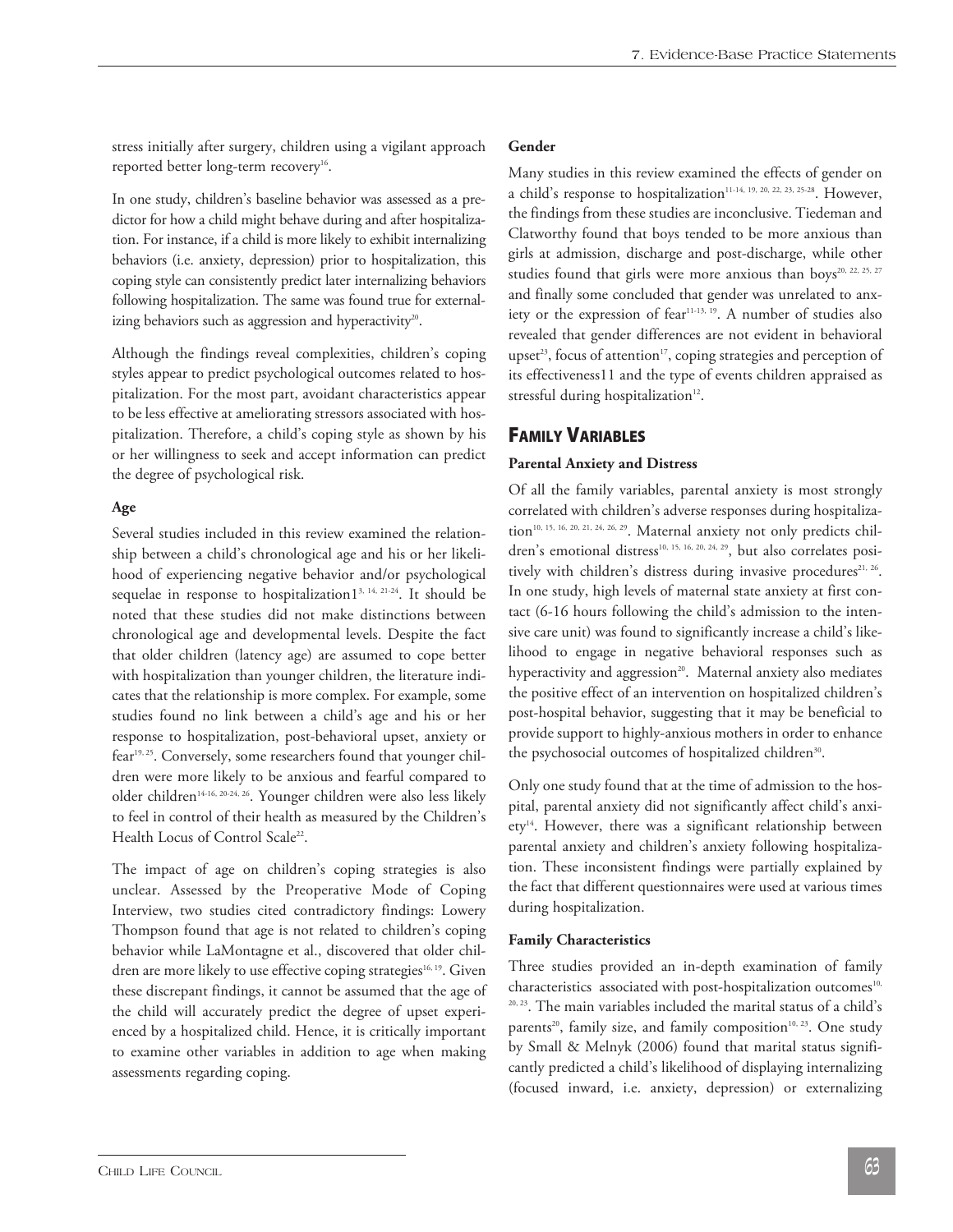(focused outward, i.e. aggression, hyperactivity) behaviors post-hospitalization<sup>20</sup>. For example, mothers who had been married more than once had children who demonstrated more internalizing behaviors three months post-hospitalization than children whose mothers had not been married or were married for the first time. Additionally, mothers' anxiety and level of involvement to the emotional needs of the child were primary predictors of internalizing and externalizing behaviors, as well as post-hospitalization anxiety. However, family size and composition were found to be unrelated to a child's post-hospital adjustment<sup>10, 20, 23</sup>.

#### **Socioeconomic Status**

Studies have investigated the relationship between a family's socioeconomic status (SES) and a child's response to hospitalization<sup>10, 13, 20, 22, 23</sup>. While two studies found no association between SES and children's responses to hospitalization<sup>10, 23,20</sup>, Hart & Bossert found that children with higher trait anxiety from families with a lower yearly income reported a higher amount of fear 13 . In terms of maternal education, Rennick et al., reported that children with mothers who had higher education were more likely to feel in control of their health<sup>22</sup>.

#### **Parental Presence and Involvement**

Studies have also sought to determine the extent to which a parent's presence is associated with how a child responds to hospitalization. In a pediatric emergency care study, 96 children were administered a venipuncture<sup>31</sup>. The children were randomly assigned to two groups; one in which a parent was present, and another in which a parent was absent. Both parents and children exhibited less distress when a parent was present during the procedure. In contrast, another study randomly assigned 20 children to either a condition with mother present during an injection and another condition where the mother was absent 32 . Children's behavior during and after the injection was rated as significantly more negative for the children in the mother-present condition. The authors concluded that children may feel more comfortable protesting during a procedure when a parent is present.

 The level of parental involvement in the care of hospitalized children can exert significant influence on a child's ability to cope with medical experiences<sup>10, 20, 24, 30</sup>. In one controlled study by Mazurek Melnyk and Feinstein, researchers found that when parents received information regarding common child behaviors during hospitalization, their participation in the care of their child increased<sup>30</sup>. In turn, these children experienced less negative behaviors following hospitalization. To

measure the level of maternal involvement in care, the Index of Parent Participation was used (IPP; Melynk, Alpert-Gillis, Hensel, Cable-Beiling & Rubenstein, 1997) 33 . The scale consists of a 36-item checklist of self-reported parenting behaviors during childhood hospitalization. Examples of these behaviors included playing, bathing, feeding and explaining medical procedures to the child. The authors yielded scores which reflected low, moderate and high levels of involvement. The study found that moderate parental involvement resulted in positive outcomes for hospitalized children while excessive or limited parental involvement was shown to result in negative outcomes. For instance, children with highly involved parents exhibited worse post-hospital adjustment, more internalized coping such as anxiety and depression $24$ , and more behavioral disturbance than children with less involved parents<sup>10, 20, 24</sup>.

### **ILLNESS VARIABLES**

#### **Chronic vs. Acute Illness**

Few studies have investigated whether children with chronic or acute conditions experience hospitalization differently. In one study, the degree of children's fears was not associated with whether they had chronic or acute illnesses 13 . However, in another study, acutely ill children were more likely to perceive their coping as effective than were chronically ill children<sup>11</sup>. Bossert compared chronically ill and acutely ill children on their perceptions of what is stressful. Chronically ill children identified more intrusive events and acutely ill children identified more physical symptoms as stressful 12 . In regards to post-hospital behavior, children from intensive care were compared with those from a general medical ward. Scores on post-hospital behavior scales revealed similar findings for the two samples<sup>34</sup>.

#### **Length of Hospitalization**

 In two studies, the length of hospitalization was examined in regards to children's adjustment to hospitalization $14, 22$ . While this variable appeared to have minimal effects on children's responses to hospitalization in one study<sup>22</sup>, another study found that shorter hospital stays were associated with higher levels of anxiety by children at discharge $^{\scriptscriptstyle 14}$ .

#### **MEDICAL EXPERIENCES**

#### **Exposure to Invasive Procedures**

 Studies reveal that the number of invasive procedures experienced by a child is positively associated with the level of stress, anxiety and fear experienced during and following hospitalization<sup>22, 25, 28, 29</sup>. In particular, two studies found that the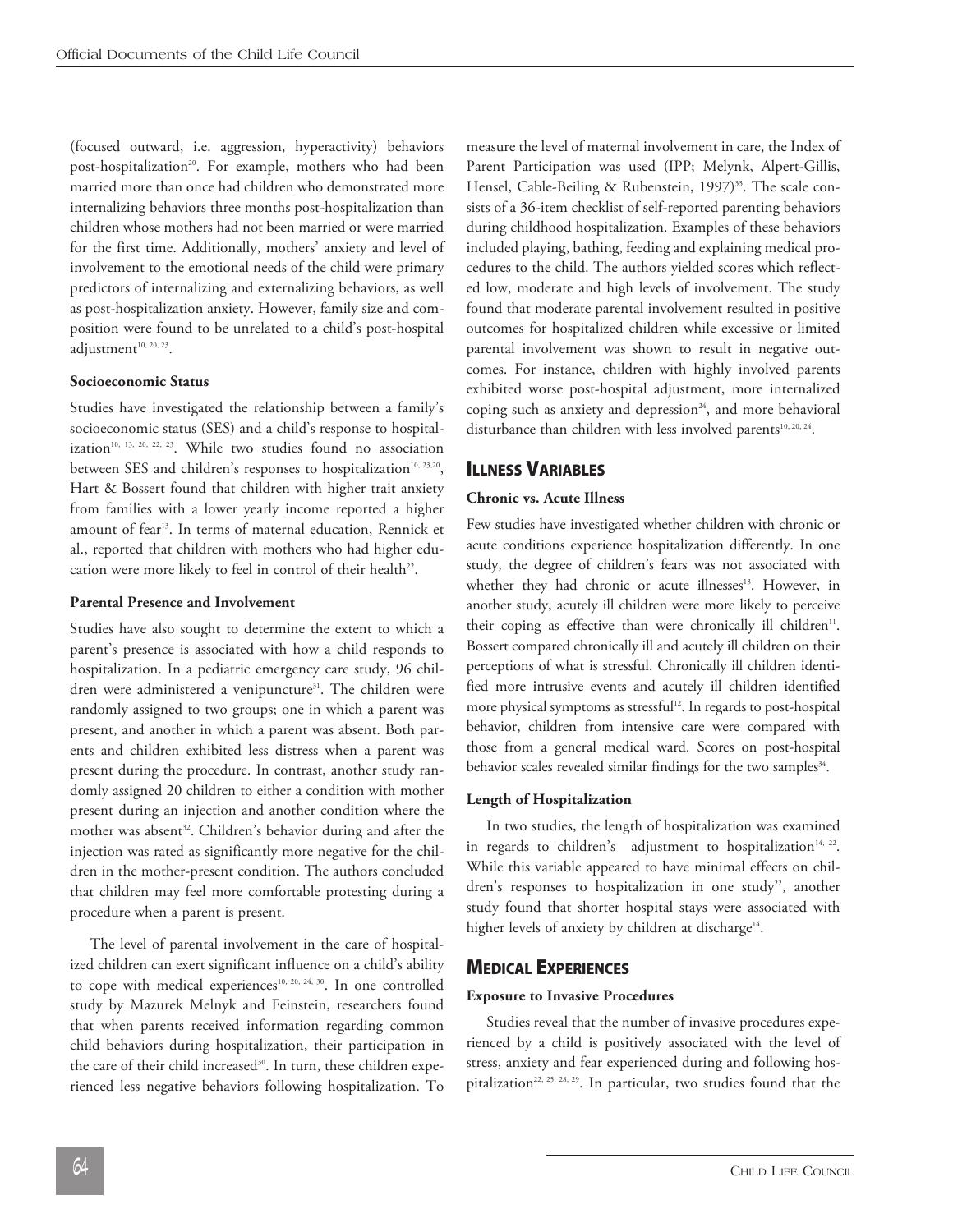number of invasive procedures was a strong predictor of children's psychological distress, manifested in symptoms of depression, anxiety, fear and post-traumatic stress<sup>25, 28</sup>. Rennick et al., found that children subjected to a higher number of invasive procedures tended to have more intrusive thoughts and avoidance behaviors. These findings were particularly noteworthy for younger, more severely ill children who had endured many invasive procedures<sup>22</sup>. Rennick et al., replicated these findings and found that children between the ages of 6 to 17 years who were exposed to high numbers of invasive procedures experienced the most psychological sequelae post discharge<sup>28</sup>. Only one study did not find an association between the number of medical procedures and children's depressive or anxious symptoms. The authors hypothesize that participants in their study had experienced frequent hospitalizations and may have learned effective coping strategies<sup>15</sup>.

#### **Previous Hospitalizations**

The research on whether previous hospitalization has an affect on a child's ability to cope with hospitalization is inconclusive. Some research found that previous hospitalizations are not related to the level of anxiety or coping experienced by the child<sup>19, 25</sup> while in a study by Tiedeman and Clatworthy, children with no previous hospital experience were more anxious than those who had been in hospital before, alluding to the potential benefits of being familiar with the hospital setting<sup>14</sup>. Support for these findings can be found in Wells and Schwebel where children with fewer previous surgeries exhibited greater disturbance and anxiety<sup>24</sup>.

#### **Gaps in the Literature**

Since studies report mixed findings on a variety of variables (i.e. age, previous hospitalizations), additional research using randomized designs with cross-sectional samples could reveal the degree to which particular variables impact on children of various ages. For instance, there is a lack of studies that compare children of different ages with a variety of diagnoses or chronic conditions. Current research has also made no distinctions between chronological age and the developmental levels of the participants. This issue may have bearing on research findings given that children sampled from pediatric settings are more likely to have a range of developmental delays which can affect their ability to cope. In addition, future research should address whether particular diagnoses and associated treatment plans place children at greater risk for negative psychological outcomes. Taken together, this information has implications for determining appropriate staff to patient ratios in specific medical areas where child life may be needed most.

According to Rodriguez and Boggs, the evaluation of emotional distress in pediatric settings is further complicated by the scarcity of measures designed specifically for the *assessment of children who are hospitalized<sup>23</sup>*. Given that a parent's anxiety is strongly correlated with a child's anxiety, additional measures which address a range of family variables are also needed. Finally, the literature lacks relevant discourse on issues related to culture (i.e. values, beliefs), diversity and family background.

### **CONCLUSIONS**

A systematic review of the best available research revealed key variables to be considered in a child life assessment. In particular, the child's temperament, and the level of child and parental anxiety (state or trait) are very significant factors. Small and Melnyk underscore the importance of baseline knowledge concerning a child's usual behavior patterns, citing that this information can identify patients most in need of psychosocial interventions during and following hospitalization<sup>20</sup>. Therefore, an initial assessment of the child's temperament is an important place to start in addition to determining parental stress levels. An assessment of these key variables will help determine whether the child is experiencing state or trait anxiety. Indeed, highly anxious children may require more emotional support in order to deal with stressful events and this may be particularly significant for children who have experienced many invasive medical procedures. Finally, the research tells us that we cannot assume a child will cope poorly solely because he or she is young without considering other important variables.

The research in this area presents a complicated array of issues for child life consideration. For child life specialists who observe parents exhibiting or reporting high stress levels, collaborating with other health care professionals such as social work can make a significant difference in patient and family outcomes. Although child life specialists play an important role in children's adaptation to hospitalization, evidence-based practice models support inter-professional collaboration as a means of strategically addressing complex issues associated with how children and their parents cope with medical challenges<sup>35-41</sup>.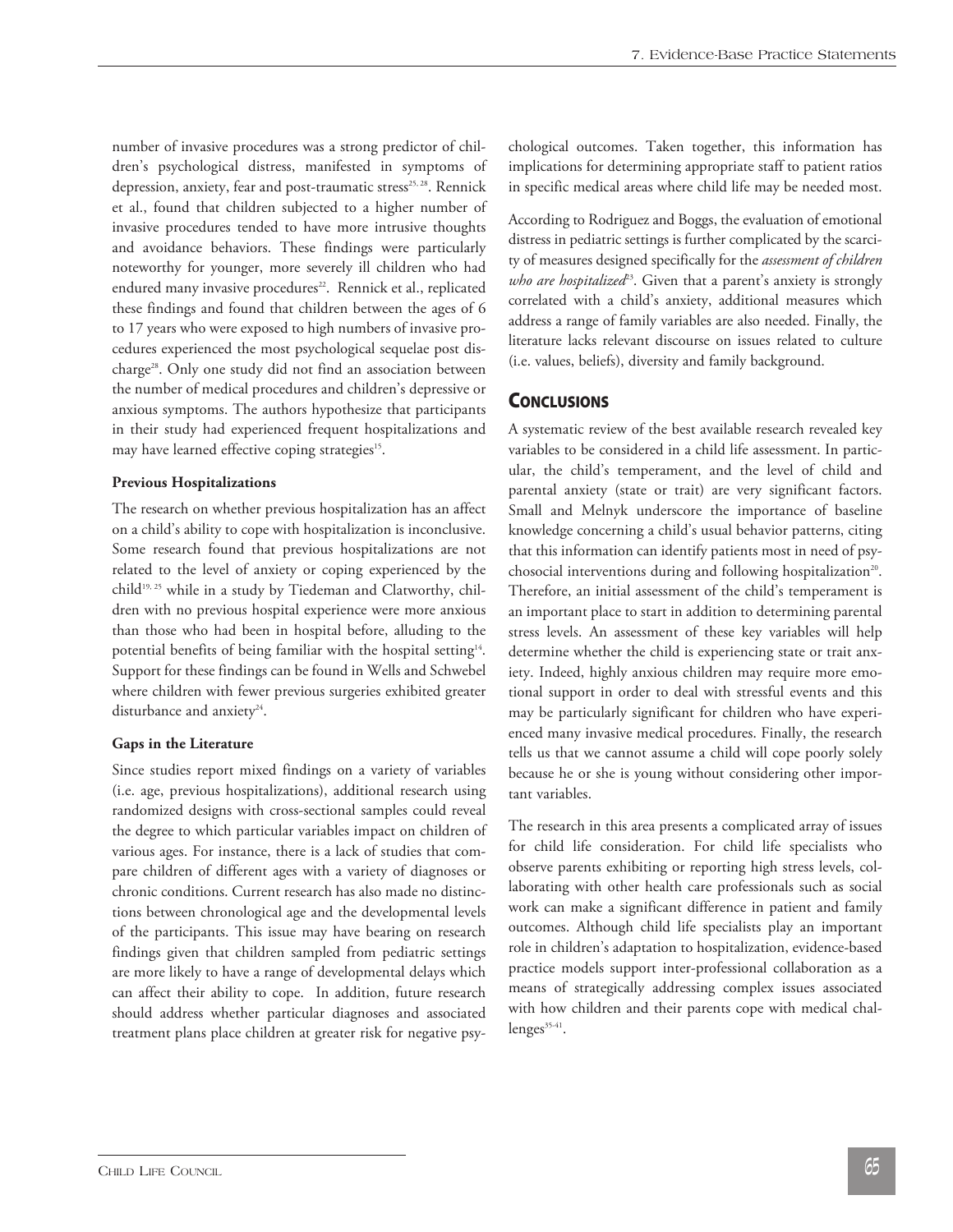## **APPENDIX A**

Three databases were used to generate literature searches. A variety of search words were used to conduct literature searches with the assistance of a medical librarian.

| <b>MEDLINE</b>        |                                                                                                             |
|-----------------------|-------------------------------------------------------------------------------------------------------------|
| Category              | <b>Search Words</b>                                                                                         |
| Coping                | Psychological adaptation, adjustment, stress, psychological stress, social adjustment                       |
| Hospitalized Children | Inpatient (limited to all children), hospitalized child, hospitalized adolescent                            |
| <b>PSYCINFO</b>       |                                                                                                             |
| Category              | <b>Search Words</b>                                                                                         |
| Coping                | Coping behavior, adjustment, emotional adjustment, social adjustment                                        |
| Hospitalized Children | Hospitalized patients (limited to childhood and adolescence)                                                |
| <b>CINAHL</b>         |                                                                                                             |
| Category              | <b>Search Words</b>                                                                                         |
| Coping                | Child adaptation to hospitalization, psychological adaptation, social adjustment,                           |
| Hospitalized Children | Hospitalized infant, hospitalized children, hospitalized adolescent, inpatients (age limited to 0-18 years) |

## **APPENDIX B**

Twenty-five articles were evaluated using "The Quality of Study Rating Form" (Gibbs, 1989). Articles that scored between 60 and 100 points were selected for inclusion in this statement.

- Bossert E. Factors influencing the coping of hospitalized school-age children. *Journal of Pediatric Nursing*. 1994;9(5):299-306.
- Bossert E. Stress appraisals of hospitalized school-age children. *Children's Health Care*. 1994;23(1):33-49.
- Carson DK, Council JR, Gravley JE. Temperament and family characteristics as predictors of children's reactions to hospitalization. *Developmental and behavioral pediatrics*. 1991;12(3):141-147.
- Dahlquist LM, Power TG, Cox CN, Fernbach DJ. Parenting and child distress during cancer procedures: A multidimensional assessment. *Children's Health Care*. 1994;23(3):149-166.
- Fosson A, Martin J, Haley J. Anxiety among hospitalized latencyage children. *Developmental and behavioral pediatrics*. 1990;11(6):324-327.
- Hart D, Bossert E. Self-reported fears of hospitalized school-age children. *Journal of Pediatric Nursing*. 1994;9(2):83-90.
- Jacobsen PB, Manne SL, Gorfinkle K, Schorr O, Rapkin B, Redd WH. Analysis of child and parent behavior during painful medical procedures. *Health Psychology*. 1990;9(5):559-576.
- Knight RB, Atkins A, Eagle CJ, et al. Psychological stress, ego defenses, and cortisol production in children hospitalized for elective surgery. *Psychosomatic Medicine*. 1979;41(1):40-49.
- LaMontagne LL, Hepworth JT, Johnson BD, Cohen F. Children's preoperative coping and its effects on postoperative anxiety and return to normal activity. *Nursing Research*. 1996;45(3):141-147.
- LaMontagne LL, Johnson JE, Hepworth JT, Johnson BD. Attention, coping, and activity in children undergoing orthopaedic surgery. *Research in Nursing & Health*. 1997;20:487-494.
- LaMontagne LL, Wells N, Hepworth JT, Johnson BD, Manes R. Parent coping and child distress behaviors during invasive procedures for childhood cancer. *Journal of Pediatric Oncology Nursing*. 1999;16(1):3-12.
- Lowery Thompson M. Information-seeking coping and anxiety in school-age children anticipating surgery. *Children's Health Care*. 1994;23(2):87-97.
- Mabe PA, Treiber FA, Riley WT. Examining emotional distress during pediatric hospitalization for school-aged children. 1991;20(3):162-169.
- McClowry SG. The relationship of temperament to pre- and posthospitalization behavioral responses of school-age children. *Nursing Research*. 1990;39(1):30-35.
- Mazurek Melnyk B, Feinstein NF. Mediating functions of maternal anxiety and participation in care on young children's post-hospital adjustment. *Research in Nursing & Health*. 2001;24:18-26.
- Melnyk, B.M., Alpert-Gillis, L.J., Hensel, P.B., Cable-Beiling, R.C., & Rubenstein, J.S. (1997). Helping mothers cope with a critically ill child: A pilot test of the COPE intervention. *Research in Nursing & Health*, 20, 3–14.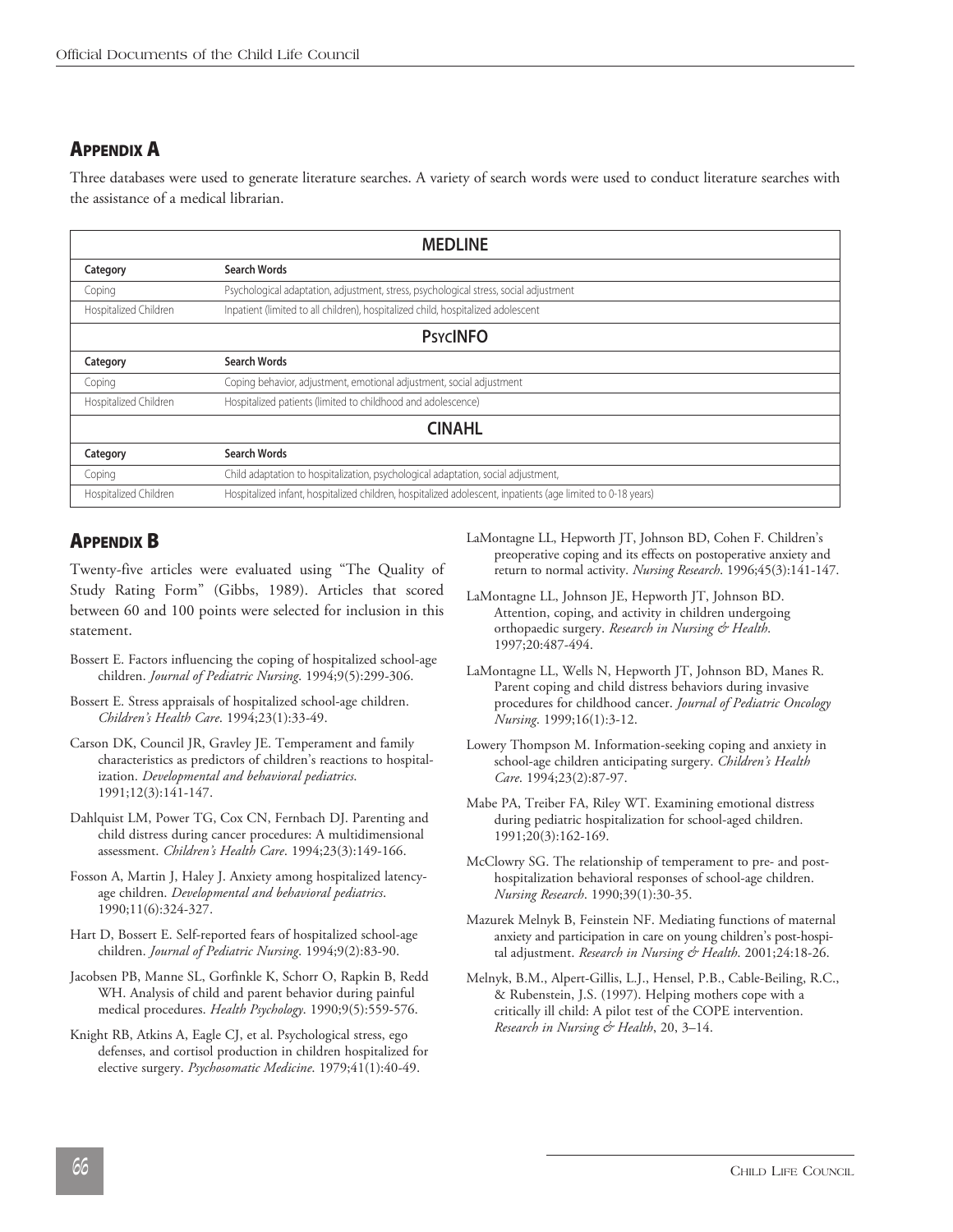- Rennick JE, Johnston CC, Dougherty G, Platt R, Ritchie JA. Children's psychological responses after critical illness and exposure to invasive technology. *Developmental and behavioral pediatrics*. 2002;23(3):133-144.
- Rennick JE, Morin I, Kim D, Johnston CC, Dougherty G, Platt R. Identifying children at high risk for psychological sequelae after pediatric intensive care unit hospitalization. *Pediatric Critical Care Medicine*. 2004;5(4):358-363.
- Rodriguez CM, Boggs SR. Behavioral upset in medical patients Revised: Evaluation of a parent report measure of distress for pediatric populations. *Journal of Pediatric Psychology*. 1994;19(3):319-324.
- Saylor CF, Pallmeyer TP, Finch AJ, Eason L, Trieber F, Folger C. Predictors of psychological distress in hospitalized pediatric patients. *Journal of the American Academy of Child and Adolescent Psychiatry*. 1987;26(2):232-236.
- Shaw EG, Routh DK. Effect of mother presence on children's reaction to aversive procedures. *Journal of Pediatric Psychology*. 1982;7(1):33-42.
- Small L, Melnyk BM. Early predictors of post-hospital adjustment problems in critically ill young children. *Research in Nursing & Health*. 2006;29:622-635.
- Tiedeman ME, Clatworthy S. Anxiety responses of 5- to 11-yearold children during and after hospitalization. *Journal of Pediatric Nursing*. 1990;5(5):334-343.
- Wells RD, Schwebel AI. Chronically ill children and their mothers: Predictors of resilience and vulnerability to hospitalization and surgical stress. *Developmental and behavioral pediatrics*. 1987;8(2):83-89.
- Wolfram RW, Turner ED, Philput C. Effects of parental presence during young children's venipuncture. *Pediatric Emergency Care*. 1997;3(5):325-328.
- Youngblut JM, Shiao S-YP. Child and family reactions during and after pediatric ICU hospitalization: A pilot study. *Heart and Lung*. 1993;22(1):46-54.

### **REFERENCES**

- 1. Gibbs L. Quality of Study Rating Form: An Instrument for Synthesizing Evaluation Studies. *Journal of Social Work Education*. 1989;25(1):67.
- 2. Vernon DT, Schulman JL, Foley JM. Changes in children's behavior after hospitalization. *American Journal of Diseases of Children*. 1966;111:581-593.
- 3. Bowlby J, Robertson J, Rosenbluth D. A two-year-old goes to the hospital. *Psychoanalytic Study of the Child*. 1952;7:82-94.
- 4. Fletcher B. Psychological upset in posthospitalized children: A review of the literature. *Maternal-Child Nursing Journal*. 1981;10:185-195.
- 5. Vernon DT, Foley JM, Sipowicz RR, Schulman JL. *The psychological responses of children to hospitalization and illness*. Springfield, Ill: Charles C. Thomas; 1965.
- 6. Thompson R, Stanford, G. *Child Life in hospitals: Theory and practice*. Springfield, IL: Charles C. Thomas; 1981.
- 7. Melamed BG, Dearborn M, Hermecz DA. Necessary considerations for surgery preparation: Age and previous experience. *Psychosomatic Medicine*. 1983;45(6):517-525.
- 8. Lynch M. Preparing children for day surgery. *Children's Health Care*. 1994;23(2):75-85.
- 9. McClowry SG. The relationship of temperament to pre- and posthospitalization behavioral responses of school-age children. *Nursing Research*. 1990;39(1):30-35.
- 10. Carson DK, Council JR, Gravley JE. Temperament and family characteristics as predictors of children's reactions to hospitalization. *Developmental and behavioral pediatrics*. 1991;12(3):141-147.
- 11. Bossert E. Factors influencing the coping of hospitalized school-age children. *Journal of Pediatric Nursing*. 1994;9(5):299-306.
- 12. Bossert E. Stress appraisals of hospitalized school-age children. *Children's Health Care*. 1994;23(1):33-49.
- 13. Hart D, Bossert E. Self-reported fears of hospitalized schoolage children. *Journal of Pediatric Nursing*. 1994;9(2):83-90.
- 14. Tiedeman ME, Clatworthy S. Anxiety responses of 5- to 11 year-old children during and after hospitalization. *Journal of Pediatric Nursing*. 1990;5(5):334-343.
- 15. Mabe PA, Treiber FA, Riley WT. *Examining emotional distress during pediatric hospitalization for school-aged children*. 1991;20(3):162-169.
- 16. LaMontagne LL, Hepworth JT, Johnson BD, Cohen F. Children's preoperative coping and its effects on postoperative anxiety and return to normal activity. *Nursing Research*. 1996;45(3):141-147.
- 17. LaMontagne LL, Johnson JE, Hepworth JT, Johnson BD. Attention, coping, and activity in children undergoing orthopaedic surgery. *Research in Nursing & Health*. 1997;20:487-494.
- 18. Knight RB, Atkins A, Eagle CJ, et al. Psychological stress, ego defenses, and cortisol production in children hospitalized for elective surgery. *Psychosomatic Medicine*. 1979;41(1):40-49.
- 19. Lowery Thompson M. Information-seeking coping and anxiety in school-age children anticipating surgery. *Children's Health Care*. 1994;23(2):87-97.
- 20. Small L, Melnyk BM. Early predictors of post-hospital adjustment problems in critically ill young children. *Research in Nursing & Health*. 2006;29:622-635.
- 21. Dahlquist LM, Power TG, Cox CN, Fernbach DJ. Parenting and child distress during cancer procedures: A multidimensional assessment. *Children's Health Care*. 1994;23(3):149-166.